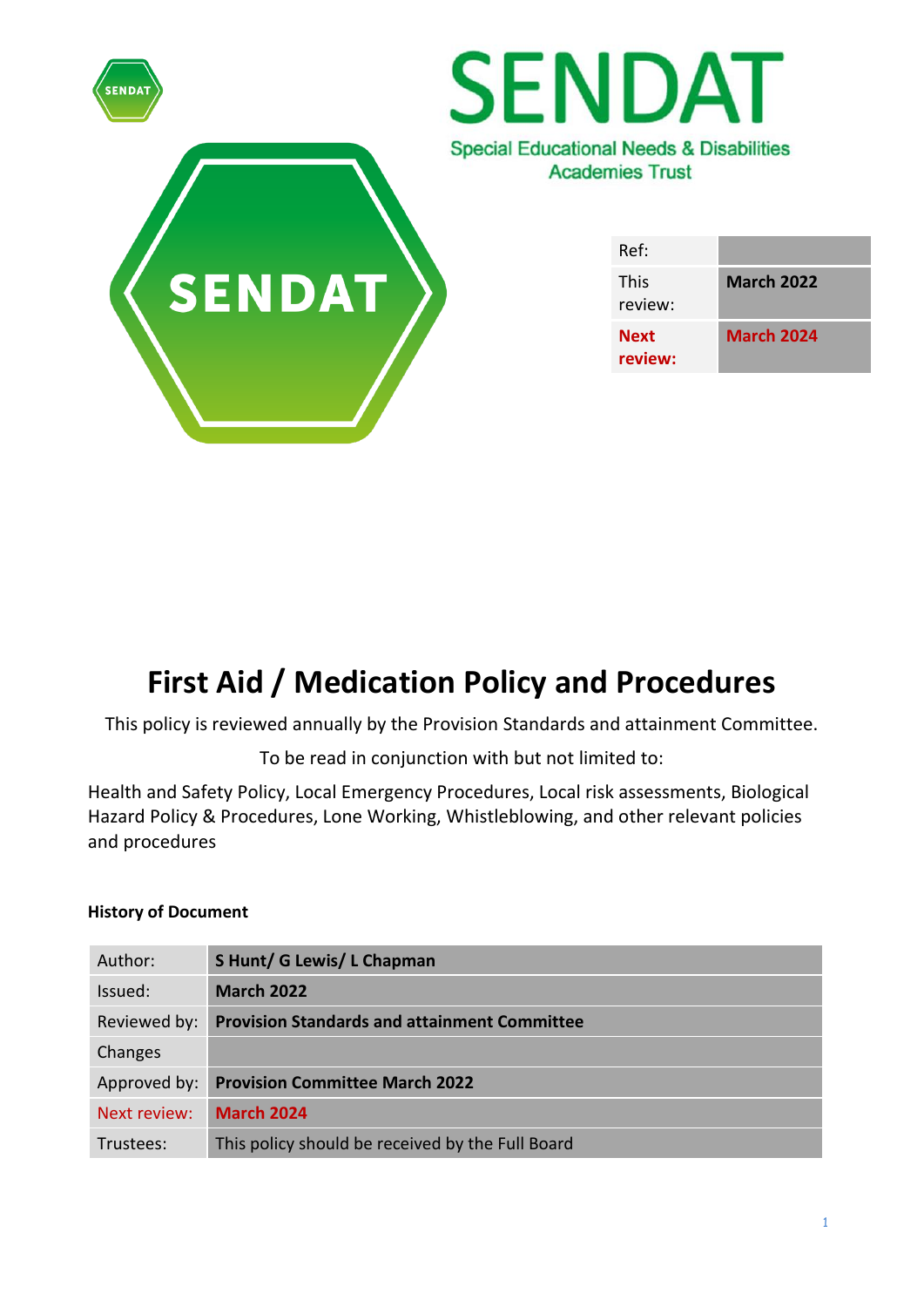

# Contents

| 1  |      |                                                                               |  |  |  |
|----|------|-------------------------------------------------------------------------------|--|--|--|
| 2  |      |                                                                               |  |  |  |
| 1. |      |                                                                               |  |  |  |
|    | 2.1  |                                                                               |  |  |  |
|    | 2.10 |                                                                               |  |  |  |
|    | 2.12 | Cases of chronic or long-term conditions, such as asthma, diabetes, epilepsy4 |  |  |  |
|    | 2.14 |                                                                               |  |  |  |
|    | 2.16 |                                                                               |  |  |  |
| 3  |      |                                                                               |  |  |  |
| 4  |      |                                                                               |  |  |  |
| 5  |      |                                                                               |  |  |  |
| 6  |      |                                                                               |  |  |  |
| 7  |      |                                                                               |  |  |  |
|    | 7.1  |                                                                               |  |  |  |
|    | 7.2  |                                                                               |  |  |  |
|    | 7.3  |                                                                               |  |  |  |
|    | 7.4  |                                                                               |  |  |  |
| 8  |      |                                                                               |  |  |  |
| 9  |      |                                                                               |  |  |  |
| 10 |      |                                                                               |  |  |  |
| 11 |      |                                                                               |  |  |  |
| 12 |      |                                                                               |  |  |  |
| 13 |      |                                                                               |  |  |  |
| 14 |      |                                                                               |  |  |  |
| 15 |      |                                                                               |  |  |  |
| 16 |      | Administration of analgesics and other over the counter medications11         |  |  |  |
|    | 16.1 |                                                                               |  |  |  |
|    | 16.2 |                                                                               |  |  |  |
|    | 16.3 |                                                                               |  |  |  |
| 17 |      |                                                                               |  |  |  |
| 18 |      |                                                                               |  |  |  |
| 19 |      |                                                                               |  |  |  |
| 20 |      |                                                                               |  |  |  |
| 21 |      | Appendix A Medical Conditions and Medication - Guidelines to Parents/Carers13 |  |  |  |
| 22 |      |                                                                               |  |  |  |
| 23 |      |                                                                               |  |  |  |
| 24 |      |                                                                               |  |  |  |
| 25 |      |                                                                               |  |  |  |
| 26 |      |                                                                               |  |  |  |
| 27 |      |                                                                               |  |  |  |
| 32 |      |                                                                               |  |  |  |
| 33 |      |                                                                               |  |  |  |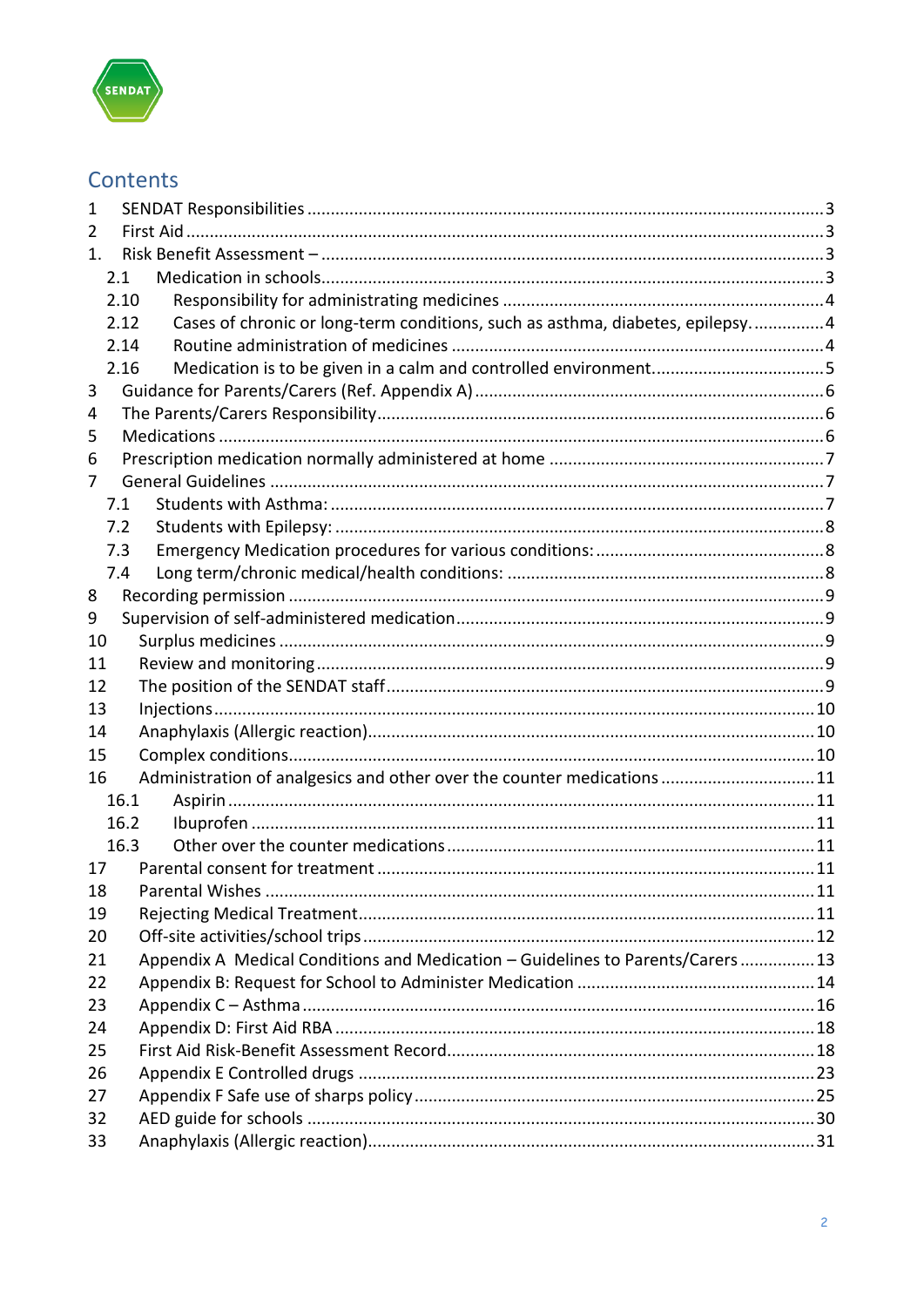

# **Policy – First Aid and Medication**

This policy should be read alongside the SENDAT Statement of Intent.

# <span id="page-2-0"></span>**1 SENDAT Responsibilities**

Heads of school and their staff, in accordance with SENDAT's Health and Safety Policy and the relevant Health and Safety at Work Regulations, must take appropriate action when a student in their care becomes ill. In most cases appropriate action will be to secure either the attendance of a parent/carer or medical assistance, but in a few rare instances staff may need to take some limited direct action.

# <span id="page-2-1"></span>**2 First Aid**

First Aid is the immediate assistance or treatment given to someone injured or suddenly taken ill before the arrival, if necessary, of an ambulance, doctor or other appropriately qualified person.

First Aid is a skill based on knowledge, training and experience. The term 'first aider' is usually applied to someone who has completed a theoretical and practical instruction course and passed a professionally supervised examination.

Staff should seek guidance from a qualified first aider before administering first aid. An up to date list of qualified first aiders is displayed in the first aid room at each school/ provision.

SENDAT have staff trained in the use of an Automated External Defibrillator (AED) which is located in the main office **(Ref: Appendix – AED A guide for schools)**

Each setting will have a First Aid Risk Benefit Assessment **(Appendix D)** 

<span id="page-2-2"></span>**1. Risk Benefit Assessment – individual students (RBA): All diagnosed medical conditions and medication taken is recorded under the individual student's RBA and all RBAs are monitored half termly to ensure as far as possible that the information is correct.**

## <span id="page-2-3"></span>2.1 **Medication in schools**

SENDAT follows the Royal Pharmaceutical Society's "Handling of Medicines in Social Care 2007 Principles which states:

- 2.2 **People who use social care services have freedom of choice in relation to their provider of pharmaceutical care and services including dispensed medicines.**
- 2.3 **Care staff know which medicines each person has and the social care service keeps a complete account of medicines.**
- 2.4 **Care staff who help people with their medicines are competent.**
- 2.5 **Medicines are given safely and correctly, and care staff preserve the dignity and privacy of the individual when they give medicines to them.**
- 2.6 **Medicines are available when the individual needs them and the care provider makes sure that unwanted medicines are disposed of safely.**
- 2.7 **Medicines are stored safely.**
- 2.8 **The social care service has access to advice from a pharmacist.**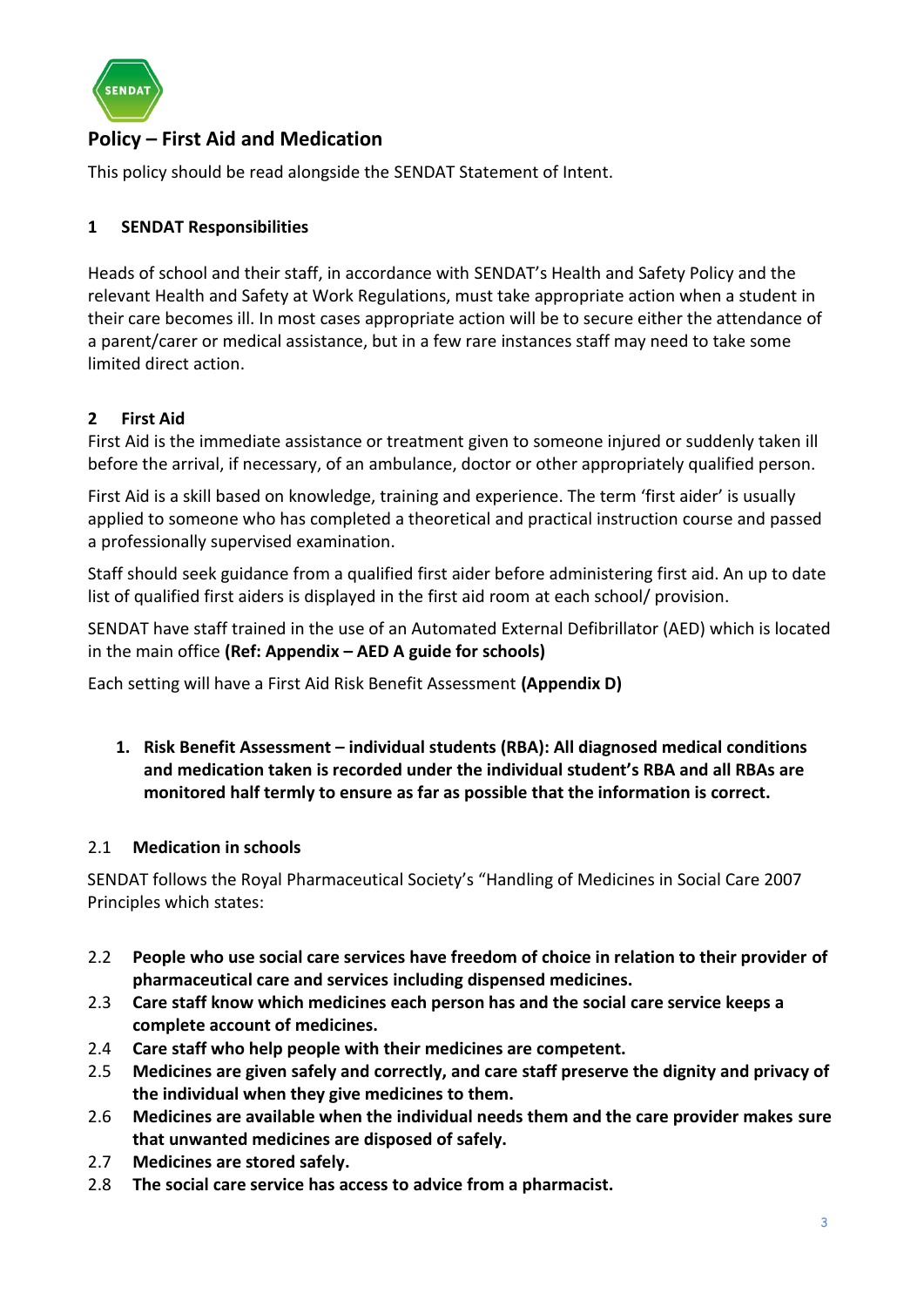

2.9 **Medicines are used to cure or prevent disease, or to relieve symptoms, and not to punish. Medication is prescribed by clinical practitioners where benefits have been identified.**

SENDAT also follow the guidelines set out in 'Supporting students at school with medical conditions' December 2015

## <span id="page-3-0"></span>2.10 **Responsibility for administrating medicines**

2.11 It is the responsibility of parents/carers to administer medication to their children. There is no legal requirement for the Head of School or staff to administer medication or supervise a student taking it. However, school staff are often asked to assist students who are taking medication and some staff may have the administration of medication written into their contract**.** 

There are two main sets of circumstances in which requests could be made to school staff to deal with the administration of prescribed medicines to students at school

- <span id="page-3-1"></span>2.12 Cases of chronic or long-term conditions, such as asthma, diabetes, epilepsy.
- 2.13 Cases where students recovering from short-term illness are well enough to return to school but are receiving a course of prescribed medication, such as antibiotics, that require administration during the school day**.**

Following a period of illness, a child's doctor is the person best able to advise whether they are fit to return to school. It is the responsibility of the parent/carer to obtain such advice as is necessary.

The fact that a student may need to take medication is not normally sufficient grounds for them to be deprived of any schooling.

# <span id="page-3-2"></span>2.14 **Routine administration of medicines**

Although staff have no obligation either to administer or to supervise students taking medication there is no reason why staff cannot help if they are willing to volunteer, have been given appropriate training, are acting with the written permission of parents/carers and are acting in accordance with the school's policy.

SENDAT staff who volunteer to act in this context should be assured that they are covered by the Trust's insurance arrangements against any claim for negligence or other liability. The insurers have confirmed that, provided staff act in accordance with the requirements of SENDAT's policy, reflecting any relevant guidance, they are fully indemnified under the terms of the Trust's Employer's Liability and Public Liability policies. Staff who are in any doubt about their position may wish to contact their professional association, which is well-placed to offer guidance and resolve queries.

2.15 Staff will be trained in the administration of medication and monitored until they feel competent and confident to administer medication without senior staff overseeing. The staff will retrain every 3 years. This is online training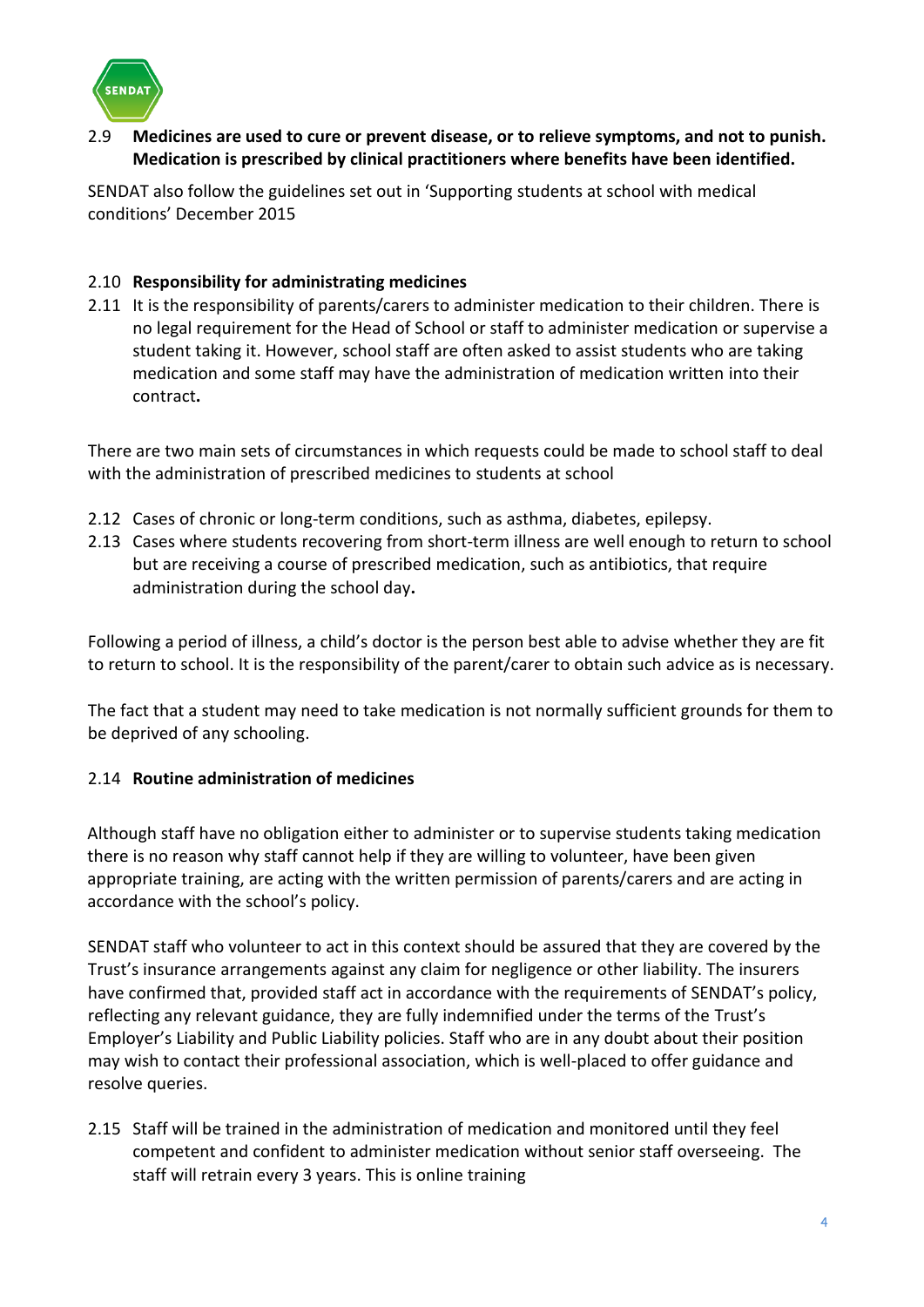

- <span id="page-4-0"></span>2.16 Medication is to be given in a calm and controlled environment.
- 2.17 All medication must be checked and recorded by 2 members of staff, both staff witnessing the preparation and administration using the Medical Tracker system. Medication should not be masked or disguised (although in very exceptional circumstances this may be the written advice from the medical profession and/or parents/carers). Staff must regularly check students Health Care Plans and/or Emergency Medication Protocols to ensure medical records clearly state any change to medication/dosage.
- 2.18 Staff should follow the information included in the 'Request for School to Administer Medication' form (Appendix B) which is also uploaded to Medical Tracker. Hard copies remain with the medication.
- 2.19 Staff only give medicines that they are trained to give and must not undertake the following unless they have satisfactorily completed additional training:
	- Rectal administration, e.g. suppositories, diazepam etc..
	- Injectable drugs e.g. Insulin, Hydrocortisone, growth hormone etc **(Ref: Appendix F – Safe use of Sharps)**
	- Administration through a Percutaneous Endoscopic Gastrostomy (PEG)
	- Giving oxygen
	- Supporting use of catheters
- 2.20 **Medicines that have been prescribed and dispensed for one person, should not, under any circumstances, be given to another person or used for a purpose that is different from the one they were prescribed for.**
- 2.21 **If a student refuses their medication this must be clearly recorded. It may be worth waiting and offering the medication again later to see if they have changed their mind. In some cases, refusal may mean that the student returns home. NEVER force a student to take their medication and take advice from the GP or the NHS Helpline if you are concerned. Let a senior member of staff know immediately.**
- 2.22 **It is always possible that human error may occur, and staff must feel able to report any mistakes. The school will examine systems whenever human error occurs and take action to ensure these mistakes are minimized in future.**

If a student is given too much medication in error, then the staff will take medical advice as to what action to take.

If a member of staff neglects to give medication at the prescribed time, then they will take medical/parental advice what to do about this.

If a student is self-medicating, then the staff must be alert to notice if they are taking too much or not enough.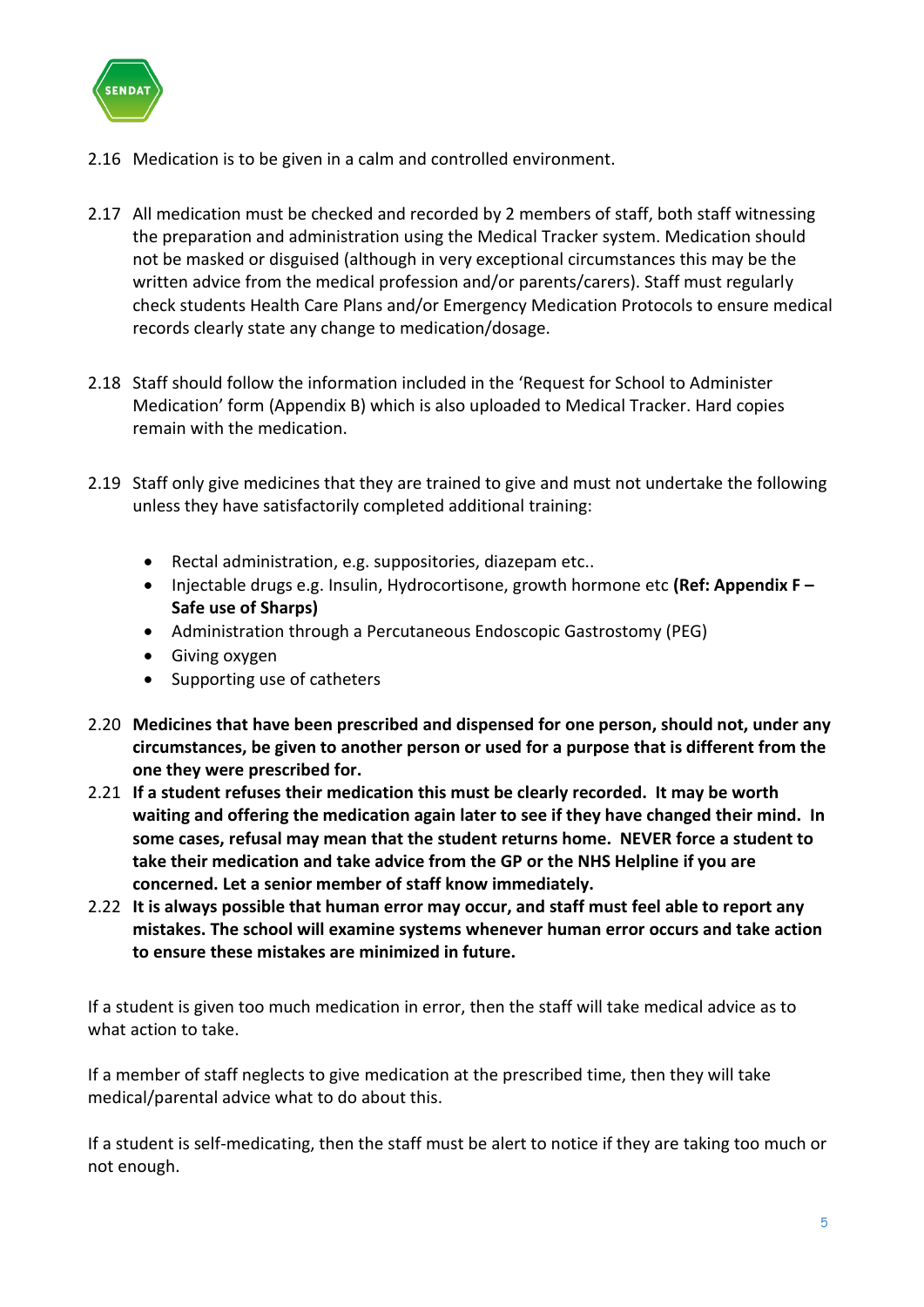

Adverse Drug Reactions – If you give a new medication and the student become unwell, this may be caused by the medication. You must get medical help immediately and inform parent/carers.

# <span id="page-5-0"></span>**3 Guidance for Parents/Carers (Ref. Appendix A)**

Guidelines of the school's organization and arrangements for the administration of medication should be given to parents.

Where any doubt exists about whether or not to agree to the administration of a particular course of a medication in school, each Head of School may seek advice from the School Nursing Team, the Consultant Community Pediatrician or the child's GP.

## <span id="page-5-1"></span>**4 The Parents/Carers Responsibility**

It is preferable that parents/carers administer or supervise the self-administration of medicine to their children. This could be done by the child going home during the lunch break or by the parent visiting the school. However, this may not be practical if, particularly in rural areas, the child's home is a considerable distance from the school. In such cases parents may ask for medicine to be administered to the child in school.

Where such a request is made to the school by parents/carers, they must complete and sign a "Request for School to Administer Medication" form **Appendix B and/or Appendix C (Selfmedication of reliever inhalers) form**.

All forms include a legal disclaimer.

## <span id="page-5-2"></span>**5 Medications**

**All** medication brought in to school must be in its original packaging, clearly identifying the student's name, the dosage and instructions for use, together with the completed and signed "Request for School to Administer Medication" form. Please do not obscure the name of the medication or the expiry date. All medication should be delivered to the school office staff, wherever possible by the parent/carer or other responsible adult, for example taxi driver.

**Controlled drugs** should never be brought in by the student.

- a. The adult receiving the medication will ensure the medication is logged on the on-line system (Medical Tracker) and securely stored.
- b. Under no circumstances must any form of medication be left unattended.
- c. All medication must be entered on to our medical system prior to administration.
- d. The medication should be kept safely until required e.g. in a locked cupboard/the lockable medical fridge/with the students adult support, unless permission has been given for it to be carried by the student e.g. an inhaler.
- e. All controlled drugs will be stored in a lockable container within the locked medical cupboard.
- f. Under no circumstances should medication be kept in first aid boxes.
- g. All storage areas must be clearly labelled.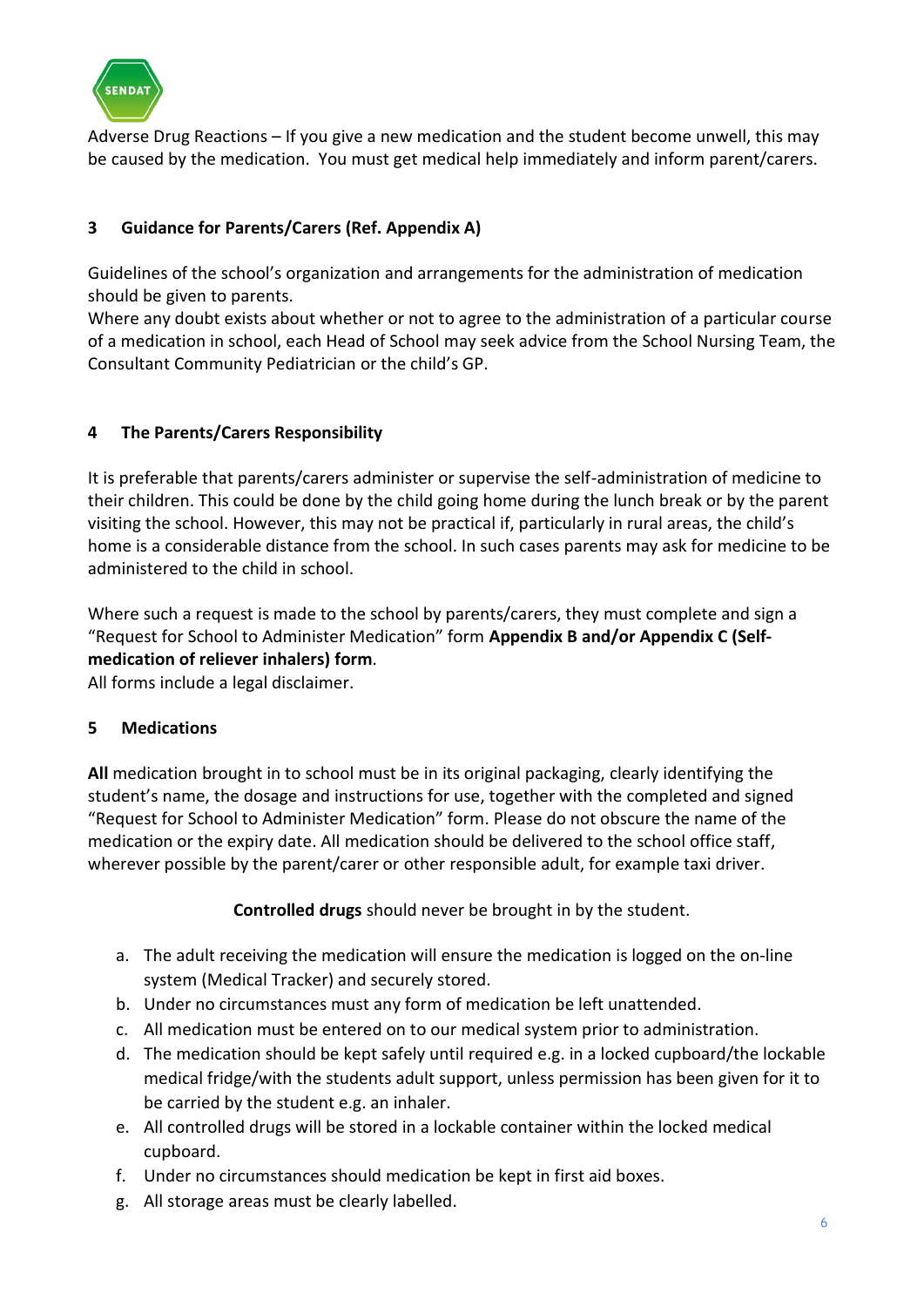

Parents/carers should ensure, subject to age and physical and mental ability, that their child is familiar with the dosage and able to self-administer the medication under adult supervision, if this is appropriate.

In cases where students require medication over long periods of time, any change in the dosage or other arrangements must be made in writing by **completing** and signing a new "Request for School to Administer Medication" form (**Appendix B**).

# <span id="page-6-0"></span>**6 Prescription medication normally administered at home**

When parents/carers give permission for their children to attend school activities outside the normal school day, any medication that is required will be administered by staff providing parents/carers follow point 6 above.

## <span id="page-6-1"></span>**7 General Guidelines**

SENDAT supports all students in all aspects of school life, regardless of medical diagnosis, encouraging them to achieve their full potential.

## <span id="page-6-2"></span>7.1 **Students with Asthma:**

## **Medication:**

When a student requires asthma treatment (e.g. inhalers) while at school, parents/carers must complete and sign **either** the "Request for School to Administer Medication" form **(Appendix B)** or the 'Self-medication of reliever inhalers' form **(Appendix C)**.

It is the responsibility of parents/carers to ensure their child has the appropriate inhalers in school at all times, including when on school outings/trips.

All inhalers must be clearly marked with the child's name and be within the expiry date.

**Preventative inhalers:** are usually taken at regular intervals throughout the day e.g. morning and evening.

**Reliever inhalers:** e.g. for use during or after physical activity.

Students should keep their **reliever inhaler** with them at all times to self-administer as and when required, permission for them to do this must be given by their parent/carer **(Appendix C)**.

However some students may not have the ability or understanding to self-administer and in these cases the inhaler should be kept in a secure, clearly labelled place in the classroom, medical room or residential department. Inhalers should be clearly named.

Staff should be aware of the need for asthmatics to carry medication with them (or for staff to take appropriate action to ensure its accessibility) when, for example, participating in outdoor physical education or in the event of an evacuation or fire drill.

Emergency reliever inhalers are kept on site (Ref: Guidance on the use of emergency Salbutamol inhalers in schools – **see appendix**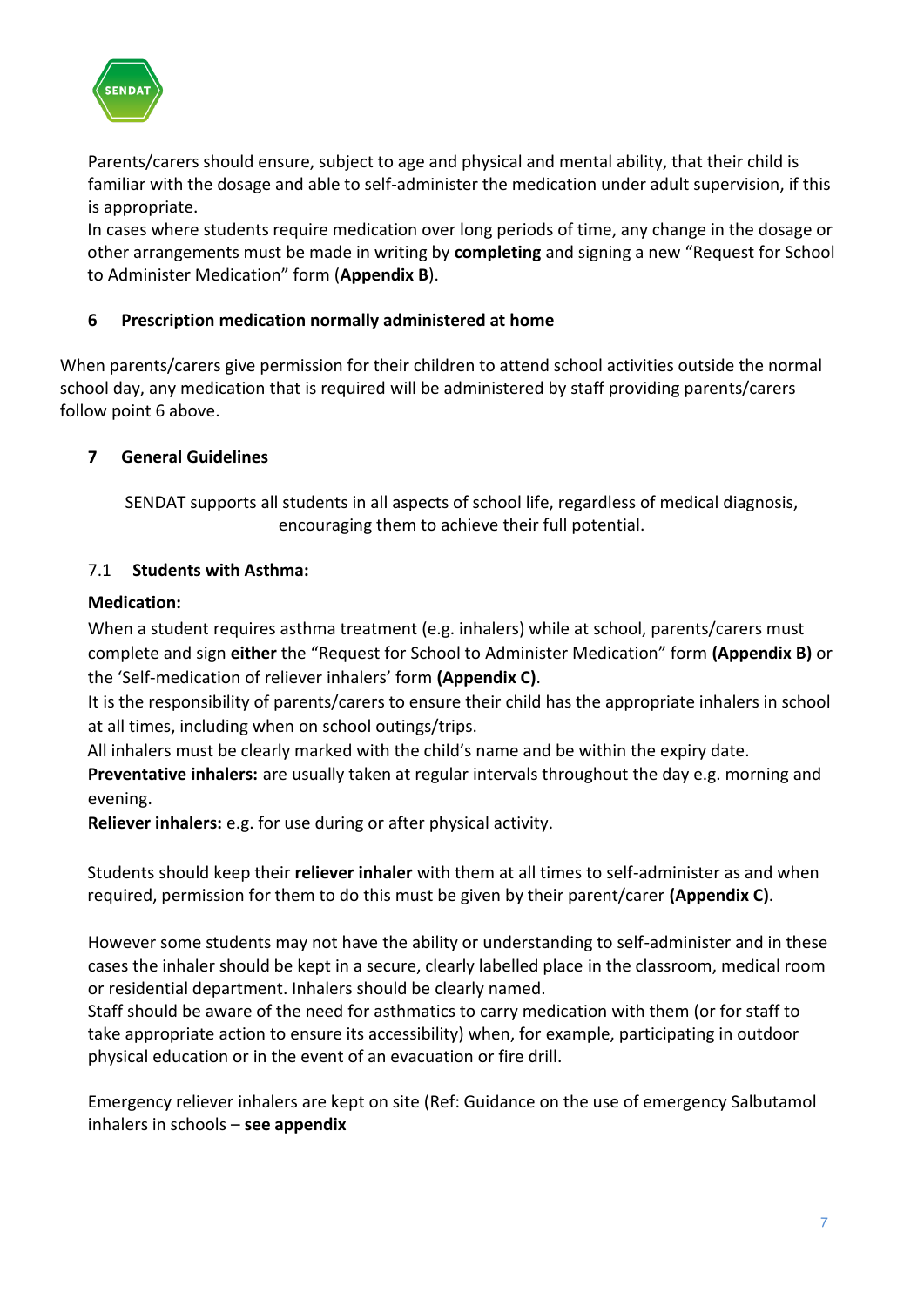

Poorly controlled asthma can interfere with a student's school performance. Parents/carers must inform the school if there are any changes in their child's asthma, especially if sleep is being disturbed.

# <span id="page-7-0"></span>7.2 **Students with Epilepsy:**

All relevant staff and supply staff will receive training.

First aid for the student's seizure type will be included on their individual Health Care Plan/RBAs and staff will receive basic training on administering first aid.

The following gives basic guidance:

- a. Stay calm and reassure.
- b. If convulsing, try to put something soft under their head.
- c. Protect them from injury (move harmful objects/furniture from nearby if possible).
- d. NEVER try to put anything in their mouth or between their teeth.

e. Time how long the seizure lasts. If it lasts longer than usual or continues for more than five minutes, follow the Emergency Medication Protocol.

- f. When the seizure is over, place in the recovery position, stay with them and continue to reassure them.
- g. Do not give them food or drink until they have fully recovered from the seizure.

Sometimes incontinence will occur during a seizure. If this happens, try to put a blanket around them when the seizure is finished to avoid potential embarrassment.

The above epilepsy information applies to on-site and off-site activities and any overnight trips. Any concerns held by the student, parent/carer or member of staff will be addressed prior to the activity or overnight trip.

When it is appropriate, epilepsy is covered in RHSE/PHSE/Citizenship lessons. Students in the same class as someone with epilepsy will be introduced to epilepsy in a way that they will understand, using the Epilepsy Society posters displayed around school. This will ensure the student's classmates are not frightened if they have a seizure in class.

# <span id="page-7-1"></span>7.3 **Emergency Medication procedures for various conditions:**

Students with conditions requiring emergency medication, for example: Epilepsy, Addison's, Anaphylaxis etc will have a Health Care Plan drawn up by the appropriate Nursing Team in consultation with the parents/carers, the student where appropriate and the Head of School.

- a. Emergency medication is carried and passed on by adults and is always with the student.
- b. Emergency Medication Records: Emergency medication is recorded every time it is given and includes the name of the medicine used and a section about how to administer it.
- c. Storing additional emergency medication: Where necessary, emergency supplies of drugs can be stored in schools, e.g. Buccal Midazolam, to enable the provision to replenish medication carried with the student as and when necessary. These will be stored in a suitable place within school to enable emergency accessibility.
- <span id="page-7-2"></span>7.4 **Long term/chronic medical/health conditions:**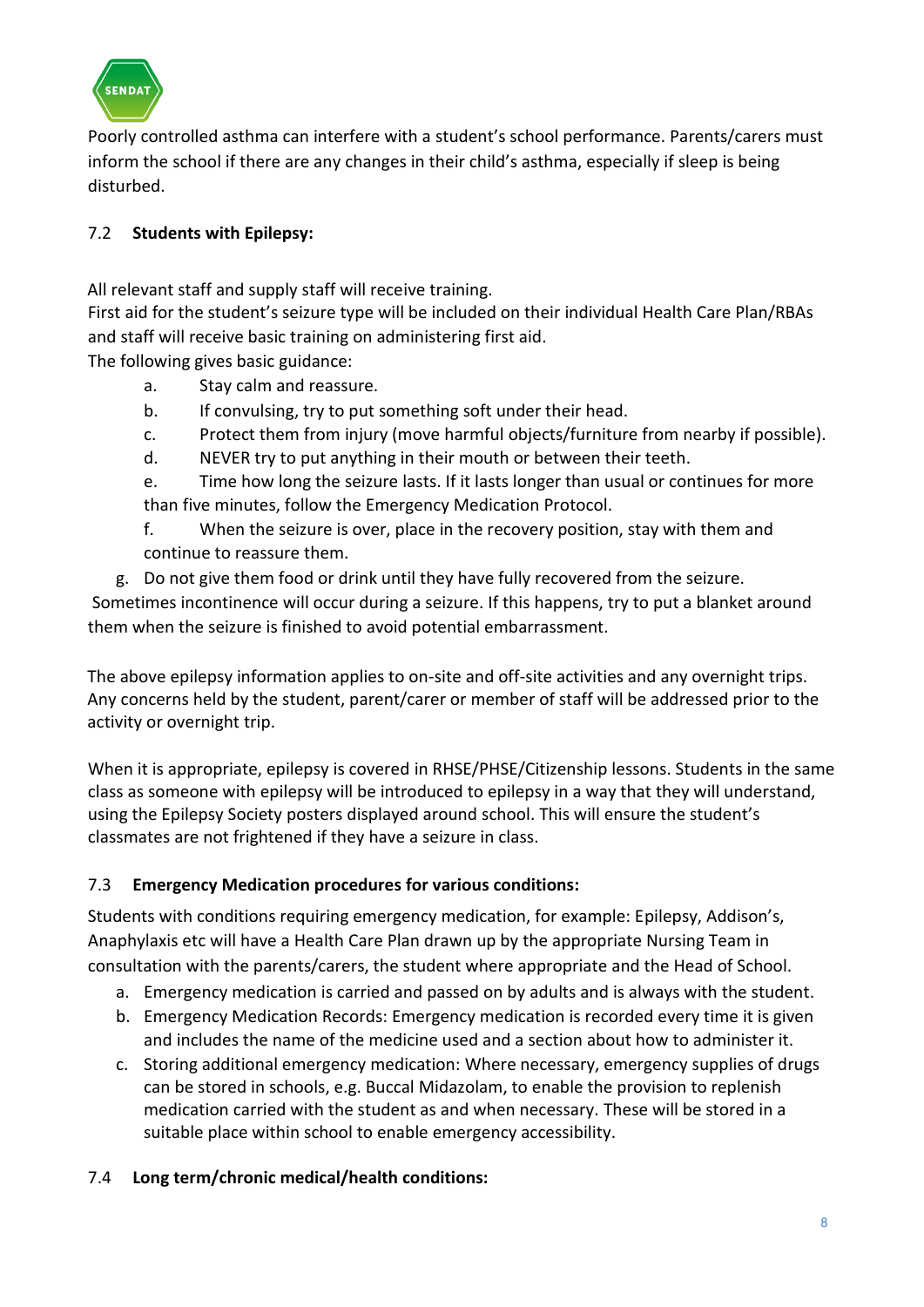

Information about long-term conditions should be recorded on the Education, Health and Care Plan (EHCP), for example allergies/anaphylaxis: asthma: ADHD: epilepsy etc. EHCPs are updated. annually. These conditions will also be recorded on their RBAs.

# <span id="page-8-0"></span>**8 Recording permission**

All out of date paperwork must be archived to avoid confusion. The responsibility for keeping and updating records will be delegated to specific members of staff in each provision.

• signed forms are scanned and saved to medical tracker Only one paper copy held with medication

Records of chronic medical conditions should be made available to all staff.

Medical Tracker automatically notifies the provision when medication is about to reach its expiry date although to date staff are responsible for physically checking the amount of medication held on site and ensuring new supplies are requested.

## <span id="page-8-1"></span>**9 Supervision of self-administered medication**

Wherever possible, arrangements should be made for the medicine to be self-administered, under the supervision of a named adult which is recorded on Medical Tracker (Ref. **Appendices B and C)**

## <span id="page-8-2"></span>**10 Surplus medicines**

Medication no longer required should not be allowed to accumulate at the school. They should be returned to the parent/carer in person for disposal or returned to the supplier so that they may be disposed of in accordance with current waste regulations.

All medications should be returned to parents/carers at the end of each academic year, where possible passed adult to adult (staff to parent/carer/taxi driver)

## <span id="page-8-3"></span>**11 Review and monitoring**

The review and monitoring of individual Health Care Plans will be undertaken by the named person with advice from the appropriate medical/nursing practitioners.

## <span id="page-8-4"></span>**12 The position of the SENDAT staff**

Some students require treatment which SENDAT staff may feel reluctant to provide, for example, the administration of rectal Valium, assistance with catheters, or the use of equipment for children with tracheotomies or gastrostomies. The number of such cases will be very small and early identification and careful planning by the appropriate medical/nursing practitioners should result in detailed discussion with the receiving school and the formulation of a carefully designed individual programme to meet the needs and circumstances of each case.

Training in invasive procedures must be conducted by personnel with appropriate medical qualifications.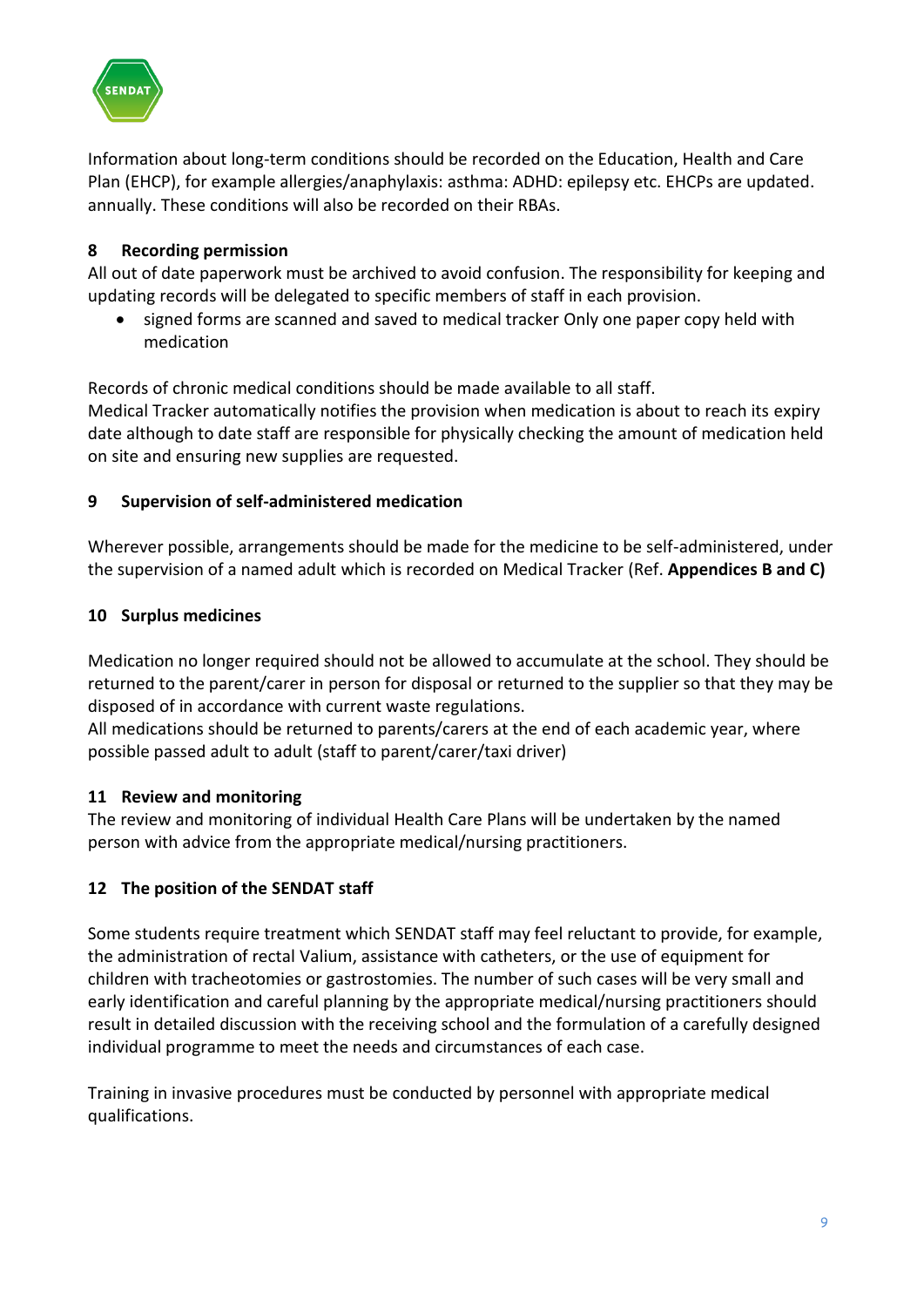

When students require first aid treatment to private parts of their body, staff should try to seek the assistance of an additional adult. (Ref. **Intimate and Personal Care Policy and individual RBAs).**

Disposable non-latex gloves should be worn whenever there is any risk of contamination from body fluids*.*

# <span id="page-9-0"></span>**13 Injections**

Injections may only be administered by a qualified nurse or doctor, or by a person who has been trained to undertake the task. Under no circumstances should an untrained person attempt an injection.

# <span id="page-9-1"></span>**14 Anaphylaxis (Allergic reaction)**

Anaphylaxis is the term used to describe a severe allergic reaction, which can be life-threatening.

- A mild reaction may result in a nettle rash or hives.
- A moderate reaction may result in swelling of the larynx leading to breathing difficulties.
- Either may progress to a severe reaction, or a severe reaction may occur without warning.
- Peanuts, nuts, cow's milk and eggs are the most common causes. Other causes may include shellfish, insect stings and strawberries.
- In general, symptoms start immediately after contact.

Features of an anaphylactic reaction may include:

- Nettle rash or hives
- Itching
- Sneezing
- Swollen lips or tongue
- Hoarse voice
- Feeling of lump in throat
- Wheezing or difficulty breathing or swallowing
- Feeling of dizziness
- Loss of consciousness
- Lack of breathing and absence of pulse

**In its most severe form, the condition can be life-threatening** but can often be treated with medication. This may include antihistamine, adrenaline inhaler or adrenaline injection, depending on the severity of the reaction.

If staff have any cause to suspect anaphylaxis, they must contact the office and request support from the Emergency Services in the normal way.

## <span id="page-9-2"></span>**15 Complex conditions**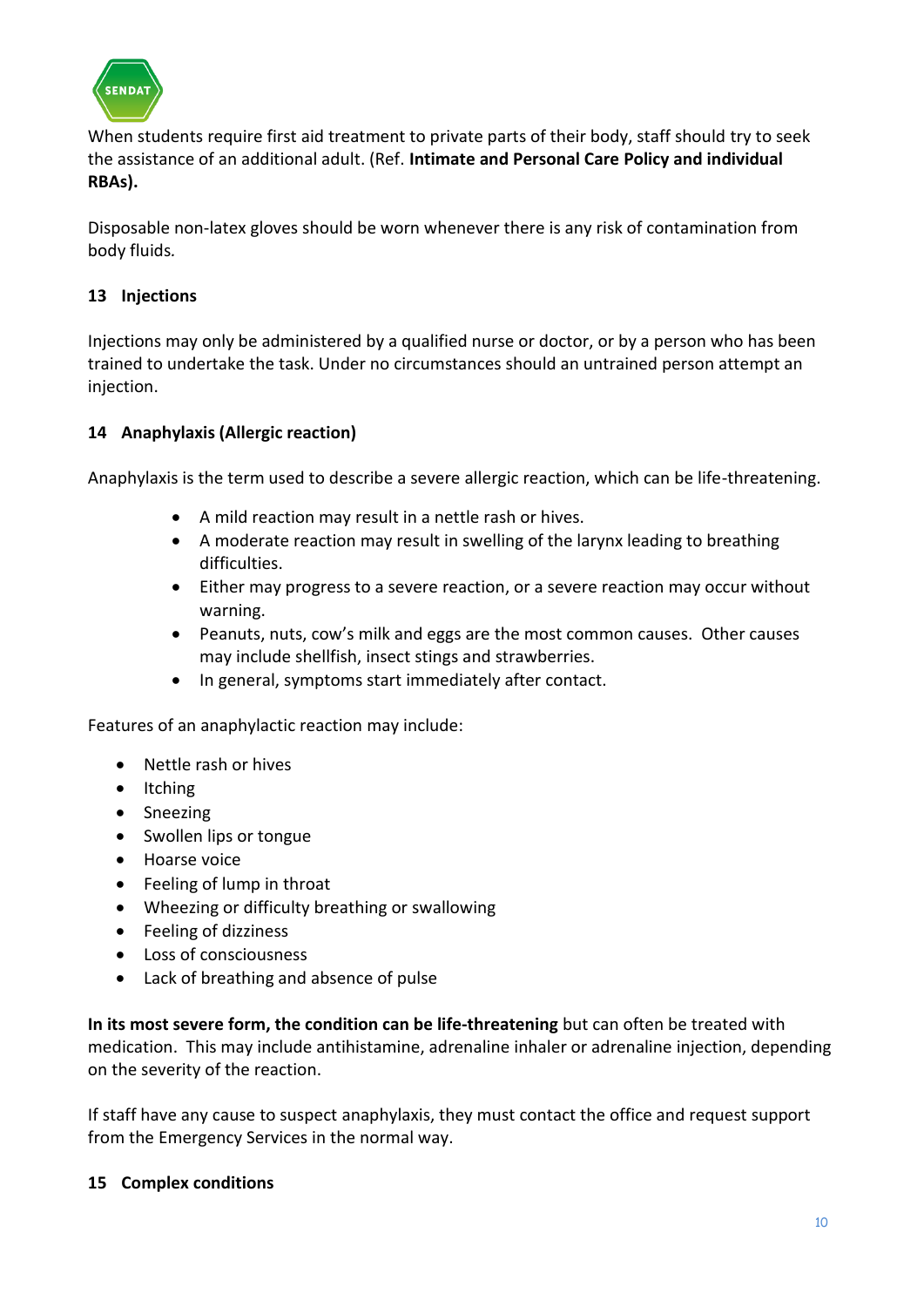

In certain circumstances where students have complex and/or long-term conditions, it may be helpful to draw up an individual Health Care Plan or add information to the individuals RBA. The purpose of this information will be two-fold:

- 15.1 To support the student's regular attendance and optimum participation in normal school activities.
- 15.2 To help staff to ensure everyone's safety

## <span id="page-10-0"></span>**16 Administration of analgesics and other over the counter medications**

If students regularly require pain relief, for example for headaches or during their menstrual cycle the parent/carer should provide the appropriate medication and complete a "Request for School to Administer Medication" form **(Ref Appendix B).** These medications will be labelled, stored, administered and recorded in the same way as all other medication.

#### <span id="page-10-1"></span>16.1 **Aspirin**

On no account should aspirin, or preparation containing aspirin, be given to children/young people unless it has been **prescribed***.*

#### <span id="page-10-2"></span>16.2 **Ibuprofen**

Ibuprofen can only be given when a GP has authorised its use, unless it is an over the counter, agespecific preparation.

<span id="page-10-3"></span>16.3 **Other over the counter medications such as cough medicine, bonjela, throat lozenges etc provided by the parent carer can be given as long as the correct paperwork is in place.**

#### <span id="page-10-4"></span>**17 Parental consent for treatment**

Parental consent is required for any surgical medical or dental treatment.

## <span id="page-10-5"></span>**18 Parental Wishes**

SENDAT staff will not seek to override parental wishes around medical treatment. Should an emergency involving a student occur in the normal course of school life, the school should contact the emergency services in the usual way, informing them of the parent's wishes.

#### <span id="page-10-6"></span>**19 Rejecting Medical Treatment**

A student may belong to a group which rejects aspects of medical treatment, for example on cultural or religious grounds.

Normally the parent will make the decision, and this should be regarded as the most desirable course of action. However, the problem may be urgent or the parent uncontactable and an alternate course of action may be required.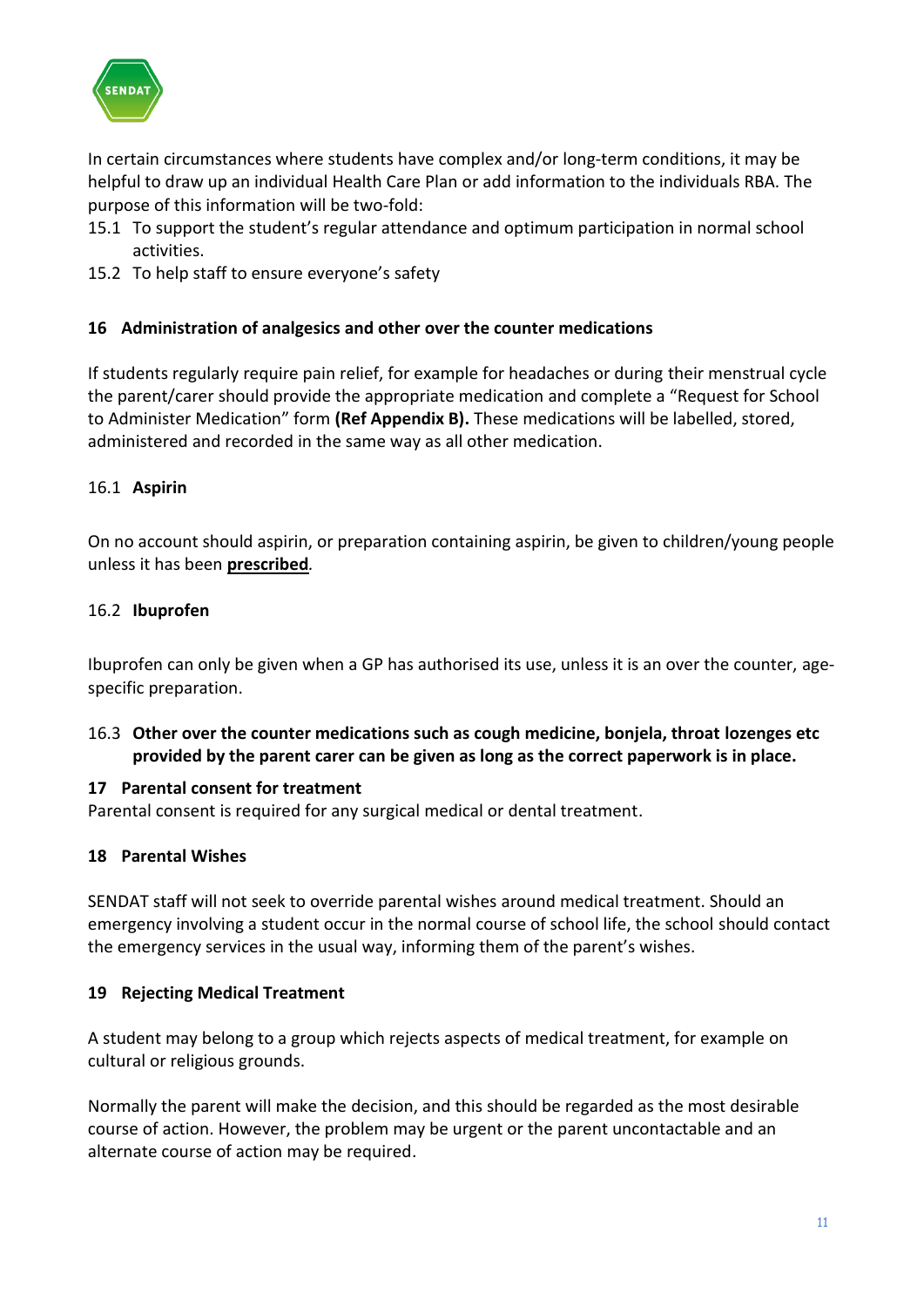

Parents who reject medical treatment should make their views and wishes known to the school in writing so that the implications of their beliefs can be discussed and wherever possible, accommodated.

# <span id="page-11-0"></span>**20 Off-site activities/school trips**

If a student is being taken on a school trip where medical treatment may be needed, and the parent/carer is not prepared to give written instructions and an indemnity about medical treatment, the school may decide that the student should not attend*.* 

Appendices:

- A. Guidelines for Parents/Carers Medical Conditions and Medication
- B. Request for School to Administer Medication
- C. Asthma self-medication and using an inhaler
- D. First Aid RBA
- E. Controlled drugs
- F. Safe use of sharps policy
- G. AED guide for schools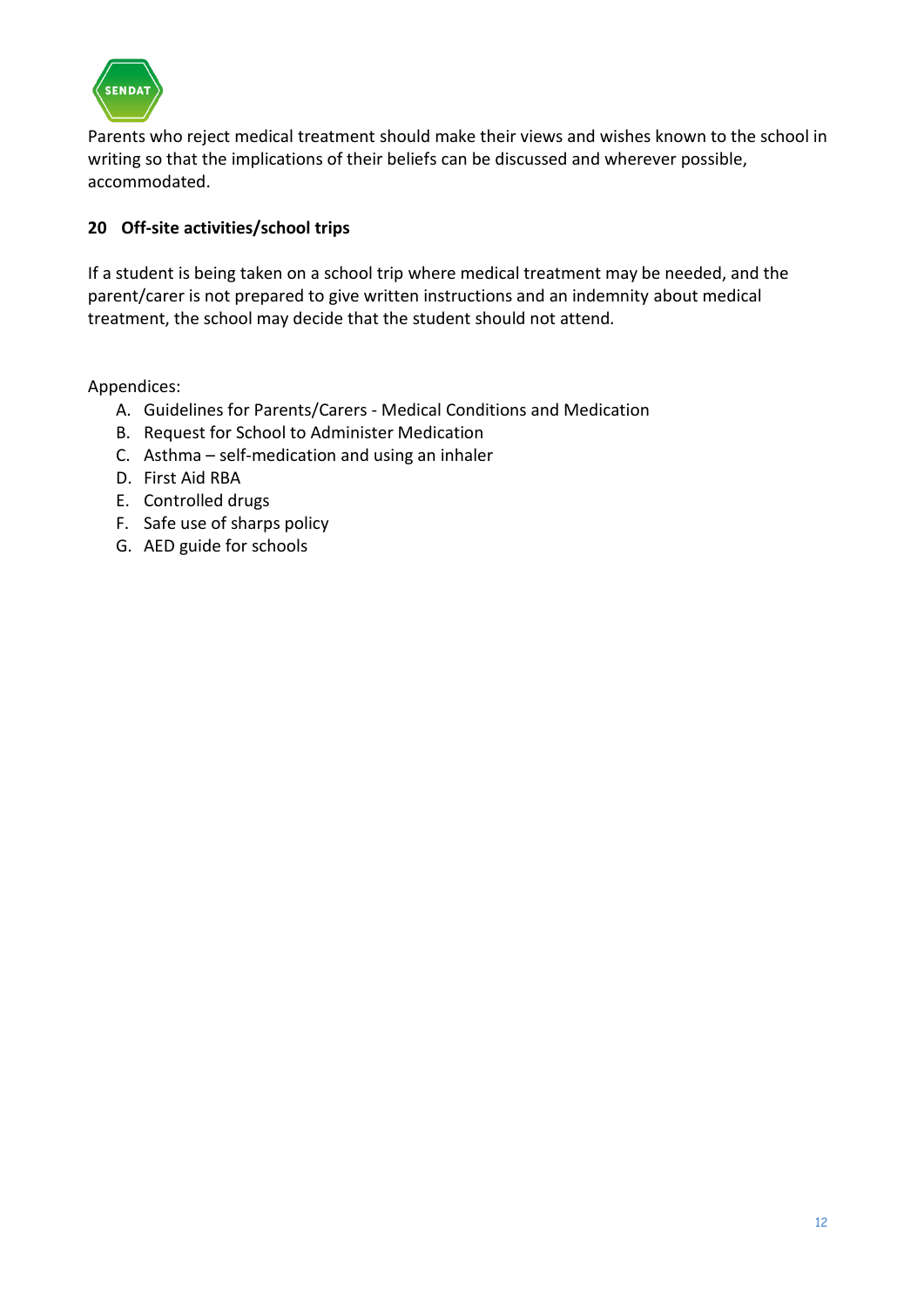

<span id="page-12-0"></span>**<sup>21</sup> Appendix A** Medical Conditions and Medication – Guidelines to Parents/Carers Parents or carers must inform the school if their child has a medical condition or an allergy. SENDAT requires any forms relating to medical conditions and medication to be kept up to date. Even for medication that is used routinely at the same dose, a new form will be required at least annually.

If your child is in school when taking medication you continue to have responsibility for their wellbeing, but you can request that staff act on your behalf to administer prescribed or over the counter medicines.

Staff can only administer medication when details of the dosage and timings have been provided accurately and according to the instructions on the packaging.

In order to avoid the risk of improper use, parents/carers or other appropriate adults should bring medication into school. If this is not possible, then the medication should be given to the taxi driver to hand over to the main office. It should not be given to the child.

Medicines brought to school must be in their original packaging, clearly labelled with name, dosage and times to administer. Medication is stored securely when not in use. You are asked to make sure that the office staff, class teacher, care staff (if your child boards) and the member of staff responsible for medication know that your child is bringing medication into school.

No child should be sent into school if genuinely unwell. If you know that your child is infectious, please keep them at home until the infectious phase is over.

For **every day** your child is ill, contact the school office staff to tell them why your child is absent.

If a child becomes ill during the day the following steps will be taken:

- You will be informed by telephone, using emergency numbers if necessary, and asked to make arrangements for your child to be collected. If this is not possible, the school may arrange for a taxi to transport your child.
- If possible, your child will be accommodated in a classroom until they can be collected. If they cannot be accommodated in a classroom they will be supervised in an appropriate area until collected.
- If your child needs to be excused from P.E. please send in a note giving the reasons.

If your child is treated in school for minor bumps, headache, period pains etc you will be informed via Medical Tracker email notification at time of recording , Medical Tracker generated letter or telephone. Should it be necessary to take your child to hospital, you will be informed as soon as possible and asked to meet school staff at the hospital.

Our aim is to work in partnership with you to support your child's regular attendance and optimum participation in school activities and to provide a safe environment for everyone in the school.

Should your child refuse to take his prescribed medication, then you will be informed immediately.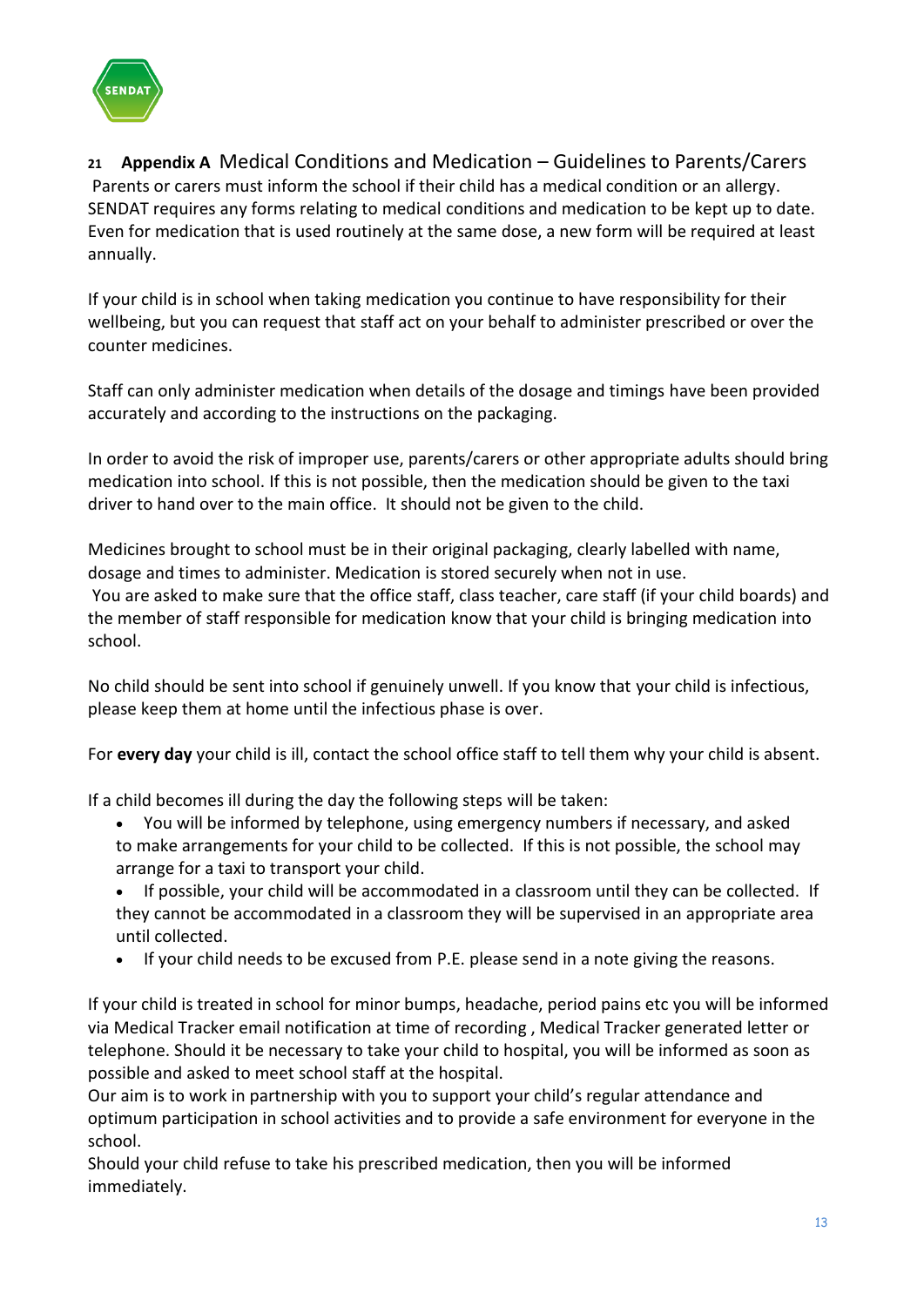

#### <span id="page-13-0"></span>**22 Appendix B: Request for School to Administer Medication**

This policy should be read alongside the Trust Statement of Intent.

Staff at SENDAT will be able to administer your child's medication when you have checked/completed and signed this form.

| Surname:                                                                                                                               | $M/F$ :        |  |
|----------------------------------------------------------------------------------------------------------------------------------------|----------------|--|
| $\textbf{Forename(s):}$                                                                                                                | Date of Birth: |  |
| Address:                                                                                                                               | Class/Form:    |  |
|                                                                                                                                        |                |  |
|                                                                                                                                        |                |  |
| <b>MEDICATION</b>                                                                                                                      |                |  |
| Name/Type of Medication<br>(As described on the container):                                                                            |                |  |
| Date dispensed: Notified that the state of the state of the state of the state of the state of the state of the                        |                |  |
| <b>Expiry Date:</b><br><u> 1989 - Johann Barbara, martxa alemaniar a</u>                                                               |                |  |
| Reason this medication is being given:<br>(E.g. Hay fever, epilepsy, ADHD, bowel condition etc.)<br><b>Full Directions for use:</b>    |                |  |
| Dosage and method:                                                                                                                     |                |  |
| Timing:                                                                                                                                |                |  |
| Special precautions:<br>$\bullet$                                                                                                      |                |  |
| Side Effects:<br><u> 1989 - Johann Harry Barn, mars and de Branch and de Branch and de Branch and de Branch and de Branch and de B</u> |                |  |
| Self-Administration:                                                                                                                   |                |  |
|                                                                                                                                        |                |  |

Procedures to take in an Emergency: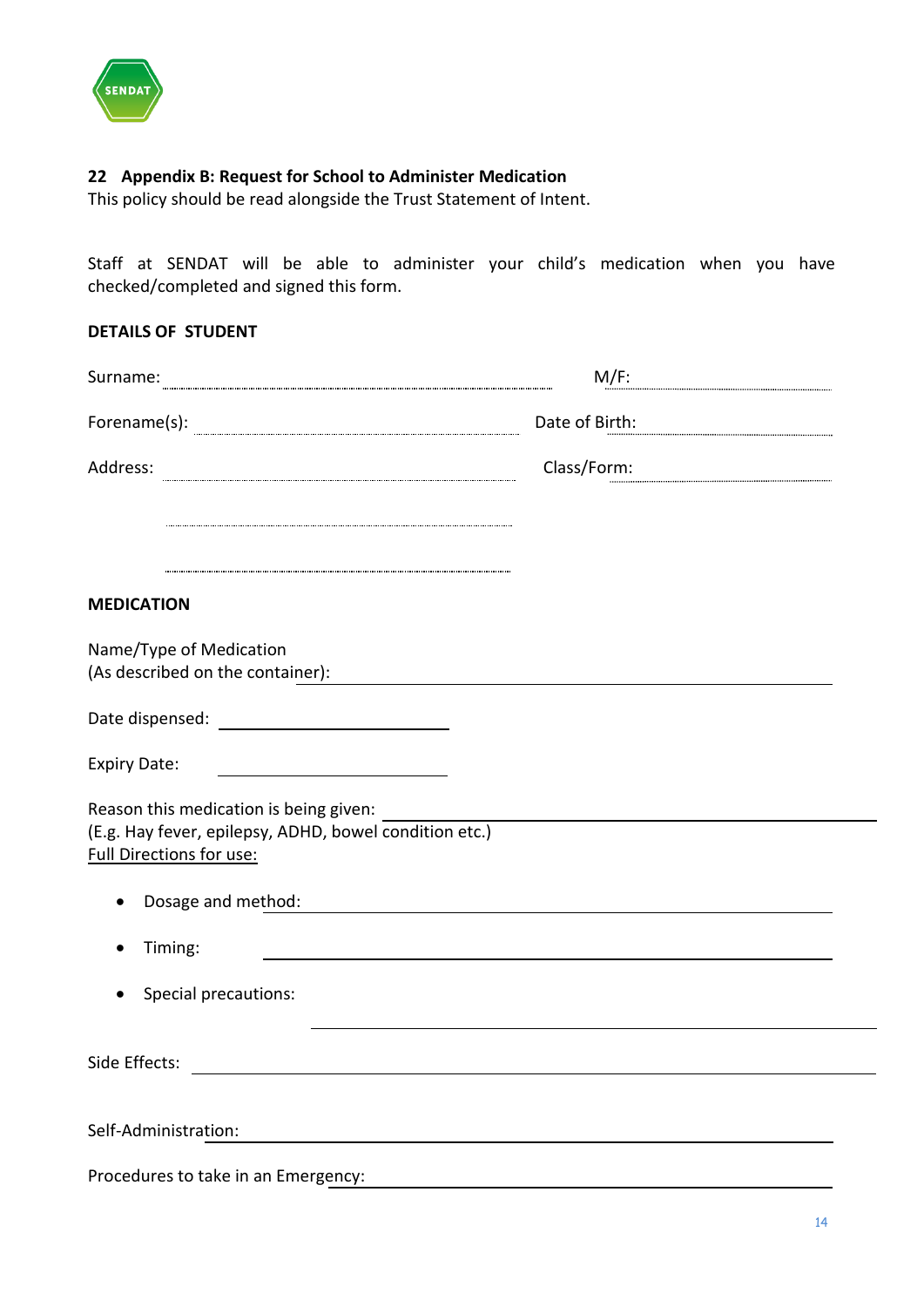

# *Note: Medicines must be in the original container as dispensed by the pharmacy*

| <b>CONTACT DETAILS</b>                                                                                                                                                                                                                                                                                                                                                                                                                                                                                                                                                               |       |                          |  |  |  |  |  |
|--------------------------------------------------------------------------------------------------------------------------------------------------------------------------------------------------------------------------------------------------------------------------------------------------------------------------------------------------------------------------------------------------------------------------------------------------------------------------------------------------------------------------------------------------------------------------------------|-------|--------------------------|--|--|--|--|--|
| Name of Parent/Carer:                                                                                                                                                                                                                                                                                                                                                                                                                                                                                                                                                                |       |                          |  |  |  |  |  |
| Relationship to student:                                                                                                                                                                                                                                                                                                                                                                                                                                                                                                                                                             |       |                          |  |  |  |  |  |
| Address:<br><u> Alexandria de la contrada de la contrada de la contrada de la contrada de la contrada de la contrada de la c</u>                                                                                                                                                                                                                                                                                                                                                                                                                                                     |       |                          |  |  |  |  |  |
| Name and phone no. of GP:                                                                                                                                                                                                                                                                                                                                                                                                                                                                                                                                                            |       |                          |  |  |  |  |  |
| My child's doctor has prescribed the medication described on this form. I understand that the<br>medication must be given to a member of staff. I accept that this is a service which the school is not<br>obliged to undertake.<br>The above information is, to the best of my knowledge, accurate at the time of writing and I give<br>consent to school staff administering medicine in accordance with the school policy. I will inform<br>the school immediately, in writing, if there is any change in dosage or frequency of the medication<br>or if the medicine is stopped. |       |                          |  |  |  |  |  |
| Signature: Signature:                                                                                                                                                                                                                                                                                                                                                                                                                                                                                                                                                                | Date: | Relationship to student: |  |  |  |  |  |
| <b>LEGAL DISCLAIMER</b><br>I understand that neither the Head teacher nor anyone acting on his authority, nor the Board of<br>Trustees will be liable for any illness or injury to the child arising from the administering of the<br>medication or drug unless caused by the negligence of the Head teacher, the person acting on his<br>authority or the Trustees as the case may be.                                                                                                                                                                                              |       |                          |  |  |  |  |  |
| Signature:                                                                                                                                                                                                                                                                                                                                                                                                                                                                                                                                                                           | Date: | Relationship to student: |  |  |  |  |  |

**Please return this form to school within 10 days of receipt.**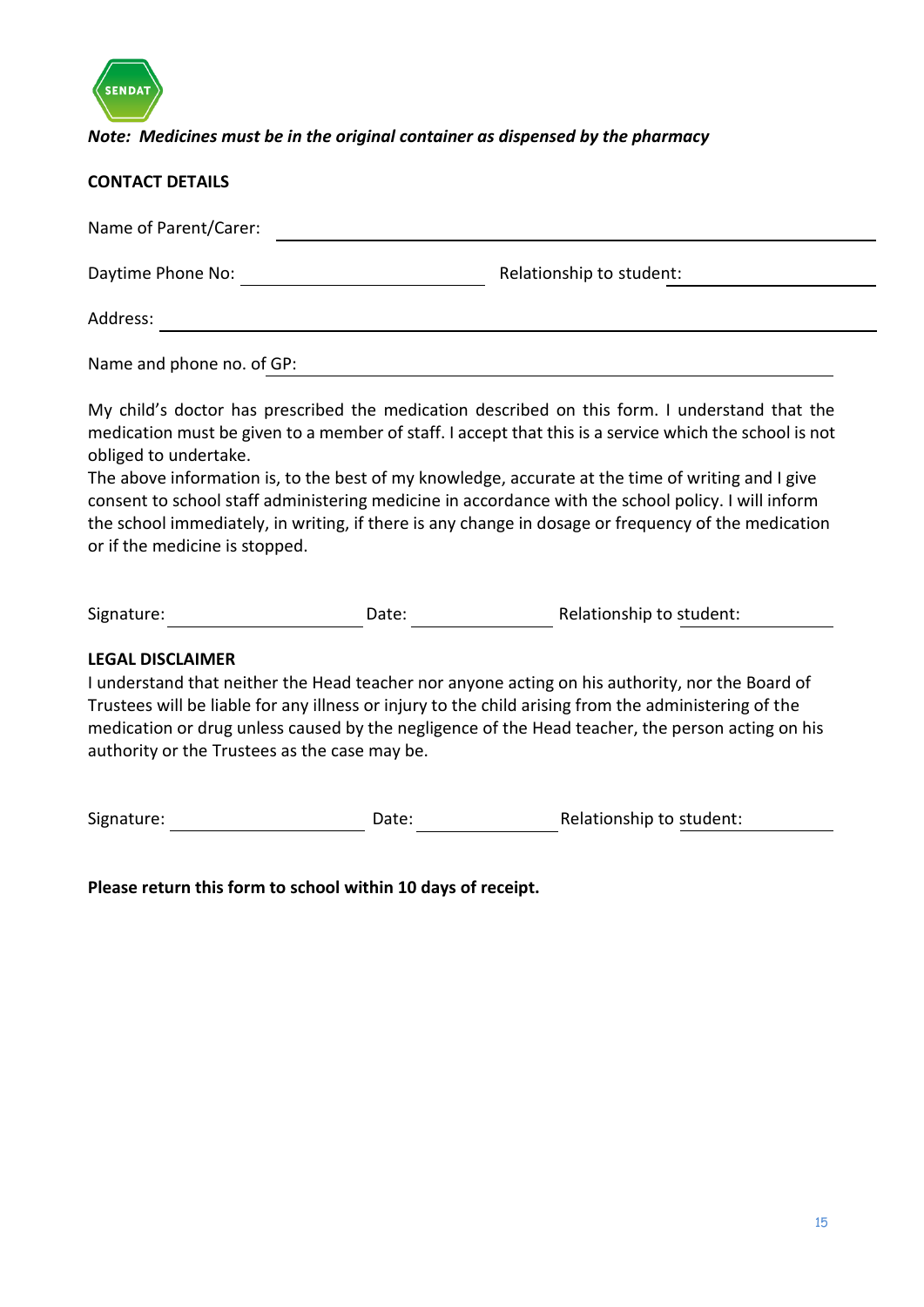

# <span id="page-15-0"></span>**23 Appendix C – Asthma Asthma: Using an Inhaler**

This policy should be read alongside the school Statement of Intent.

The school has a policy for the administration of medicines based on the recommendations of the Department for Education.

If your child requires treatment for their asthma at school, using an inhaler, please read this advice and complete the form attached.

It is the responsibility of Parents/carers to ensure their child has the appropriate inhalers in school at all times, especially when on school trips or camps.

All inhalers must be marked clearly with your child's name and be within the expiry date.

#### **Preventative Inhalers**

These are usually taken at regular intervals throughout the day, e.g. morning and evening.

#### **Reliever Inhalers**

As your child may have to keep their reliever inhaler with them at all times to self-administer, we need your signed permission for them to do this. Please fill in and sign the 'Self Medication of Reliever Inhalers' form and return it to school as soon as possible. This form will be kept in school as a record of your child's asthma treatment.

#### **Important**

Poorly controlled asthma can interfere with a learner's school performance. Parents/carers must inform the school if there are any changes in their child's asthma, especially if sleep is being disturbed.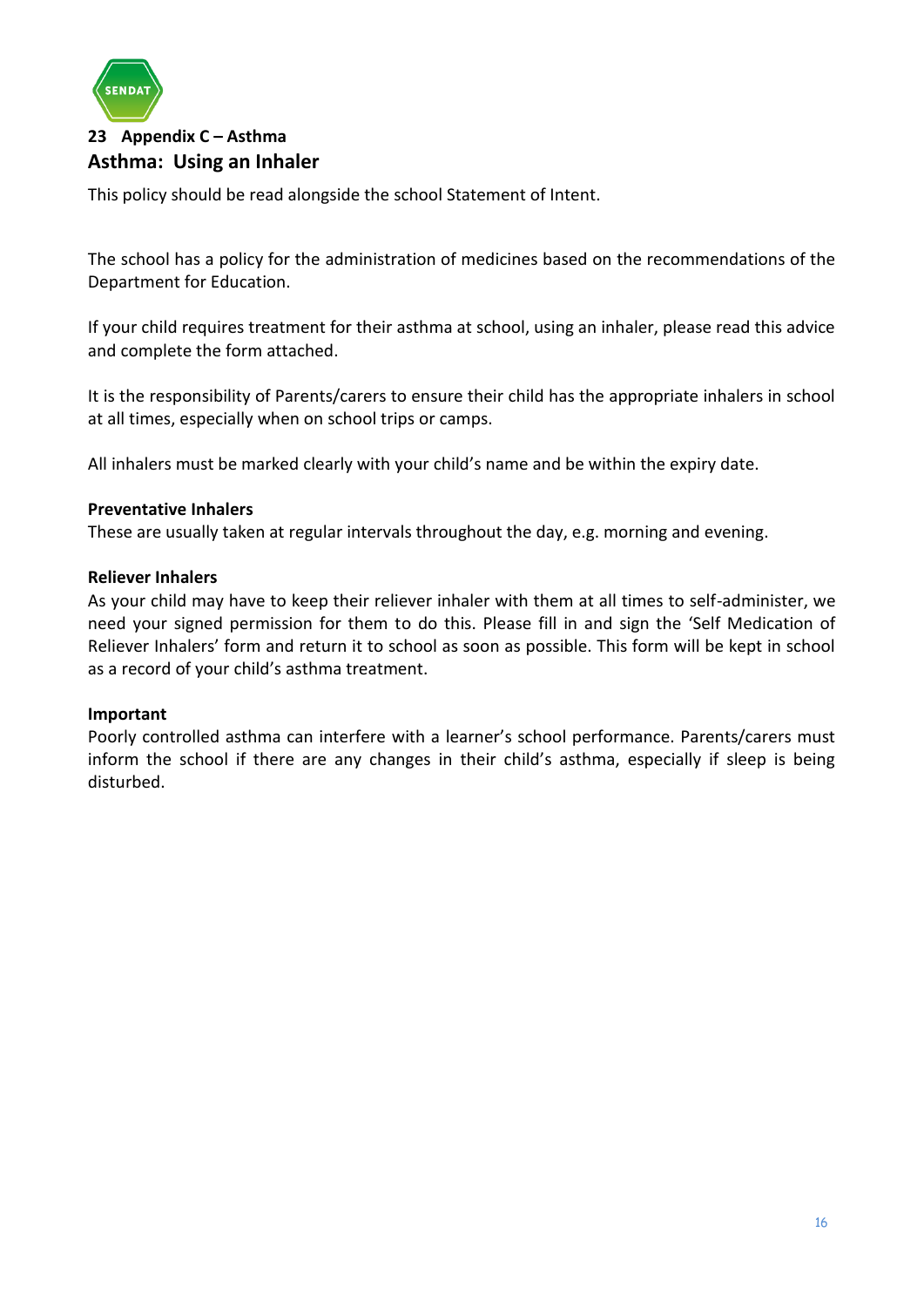

# **Self-medication of reliever inhalers**

Name of Student…………………………………………………. Date of Birth……….………………

**Please state which reliever inhaler/s are required in school and the things that may trigger an attack.** *(e.g. before or during games/viral infections/hay fever/allergies)*

Name of **Reliever Inhaler**……………………………………………………………….……….

Likely reasons for use……………………………………….……………………………….………

……………………………………………………………….…………………………………………

*Please complete the relevant statement below.*

**I/we give permission for** ………………………..………………… **to carry a reliever inhaler and selfmedicate as required.**

**OR**

**I/we do not give permission for** ………………………..…………………. **to carry a reliever inhaler.**

**Signed**……………………………………………………………………………….... (Parents/Carers)

**Date**……………………………..

*Please let us know if your child's regular treatment is changed at any time. It is important that you tell us so that we can update our records.*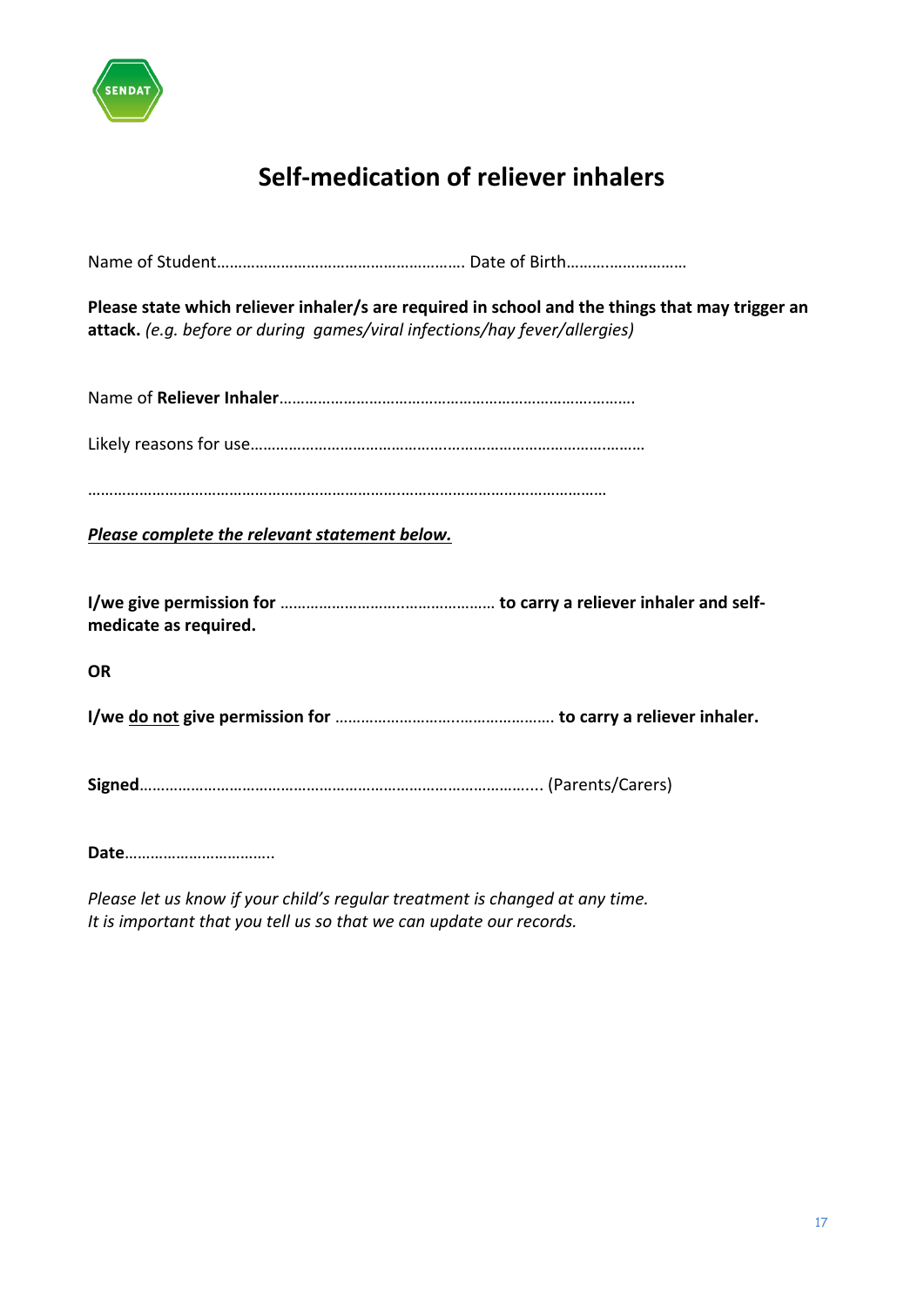

**24 Appendix D: First Aid RBA**

#### **25 First Aid Risk-Benefit Assessment Record**

<span id="page-17-1"></span><span id="page-17-0"></span>

|                                                                                                                                               | <b>Destination/activity: General</b>                                                              | Last updated :                    |  |  |  |  |
|-----------------------------------------------------------------------------------------------------------------------------------------------|---------------------------------------------------------------------------------------------------|-----------------------------------|--|--|--|--|
|                                                                                                                                               | <b>Staff Responsible: All staff</b>                                                               | <b>EHCP</b>                       |  |  |  |  |
| Assessment compiled by: Red - Medical                                                                                                         | Purpose of assessment: To keep<br>themselves and others safe - <i>for every</i><br><b>student</b> | <b>Red – Medical</b>              |  |  |  |  |
| <b>Black - Day School</b>                                                                                                                     |                                                                                                   | <b>Black – Day School</b>         |  |  |  |  |
| <b>Blue - Residential</b>                                                                                                                     |                                                                                                   | <b>Blue - Residential</b>         |  |  |  |  |
| <b>EHCP</b>                                                                                                                                   |                                                                                                   | Re-date every time you edit/check |  |  |  |  |
|                                                                                                                                               |                                                                                                   | There should only be one date and |  |  |  |  |
|                                                                                                                                               |                                                                                                   | <i>initial per colour</i>         |  |  |  |  |
|                                                                                                                                               | Please state the intended benefits and the context of this assessment                             |                                   |  |  |  |  |
|                                                                                                                                               | To ensure awareness of all needs and enable participation in school life as much as possible      |                                   |  |  |  |  |
|                                                                                                                                               | <b>SAFEGUARDING:</b>                                                                              |                                   |  |  |  |  |
| Prevention, Protection and Support. All SENDAT staff are part of our early help team, identifying and supporting students and their families. |                                                                                                   |                                   |  |  |  |  |
| Example: Child Protection Plan in place/Is a CIN/is a CIC/ open CAF etc $-$ no detail just the statement                                      |                                                                                                   |                                   |  |  |  |  |
| None of the risk sections to be deleted – all need a comment or 'no identified risk at present'.                                              |                                                                                                   |                                   |  |  |  |  |
| This demonstrates that each section has been considered                                                                                       |                                                                                                   |                                   |  |  |  |  |
| $n/a$ in the "medical" sections if appropriate and $n/a$ in the "residential" section if they do not access the residential department        |                                                                                                   |                                   |  |  |  |  |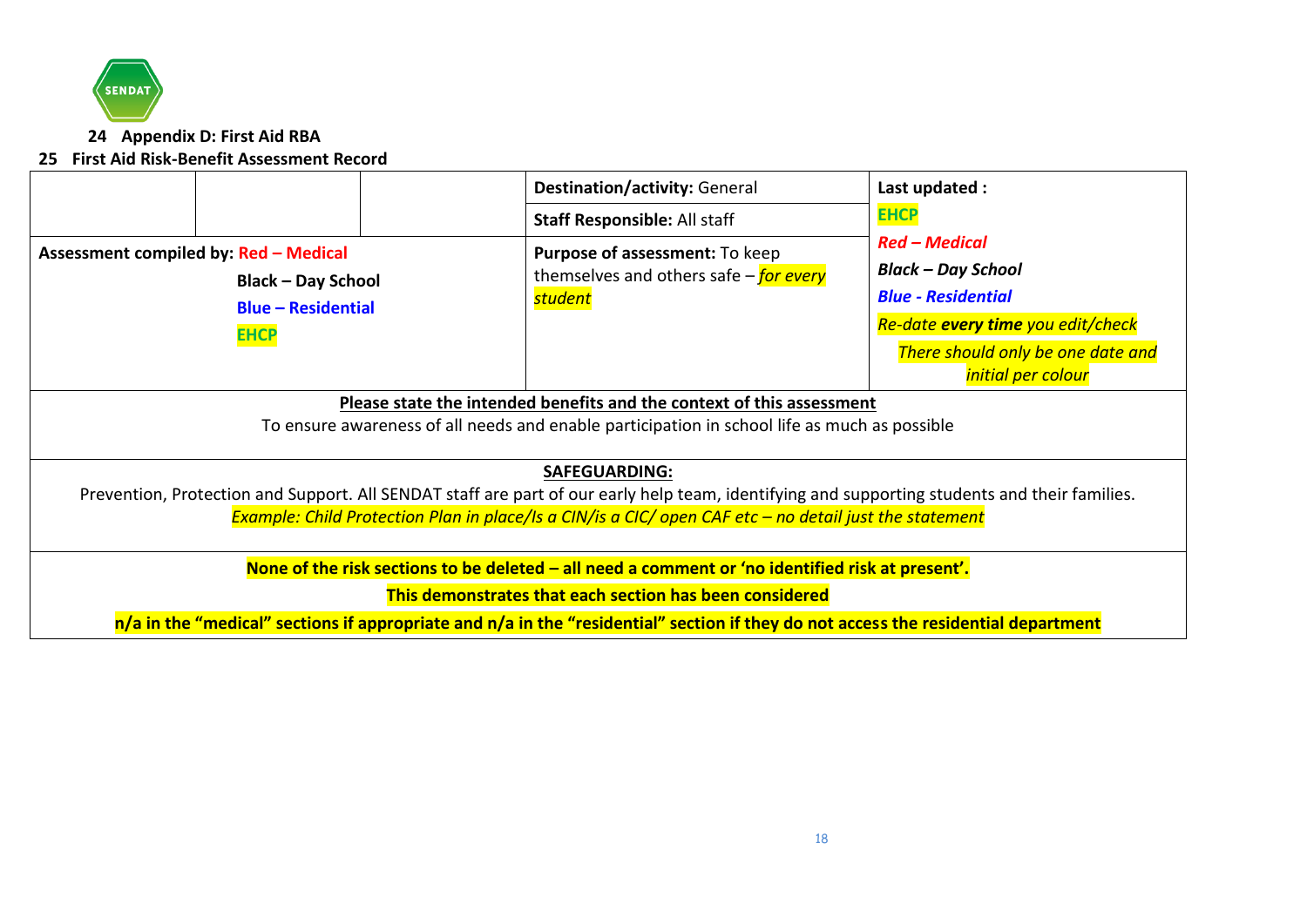

| <b>Risk</b>                                                                                                                                                                      |                                                                               | <b>Precautions</b>                                                                                                                                                                                                                                                                                                                                                        | <b>Remaining issues</b>                                            | <b>Responsibility</b><br>/Notes                                                      | New/changed<br><u>risk</u><br>identified: |
|----------------------------------------------------------------------------------------------------------------------------------------------------------------------------------|-------------------------------------------------------------------------------|---------------------------------------------------------------------------------------------------------------------------------------------------------------------------------------------------------------------------------------------------------------------------------------------------------------------------------------------------------------------------|--------------------------------------------------------------------|--------------------------------------------------------------------------------------|-------------------------------------------|
| List here the significant risks you have<br>identified. Consider the venue (and<br>transport to and from if appropriate).<br>Medical and behavioural should also be<br>included. |                                                                               | State here the precautions that reduce the risk to an acceptable<br>level. Include precautions already in place, and those that need to<br>be put in place.                                                                                                                                                                                                               | Despite all the<br>precautions are<br>there issues that<br>remain? | State who is<br>responsible for<br>checking that the<br>precautions are<br>in place. | <b>Date and initial</b><br>in this column |
| Inadequate provision of<br>first aid                                                                                                                                             | Employees,<br>Students,<br>Agency or Casual<br>Staff Visitors,<br>Contractors | The numbers of first aiders within the school<br>establishment are monitored to ensure adequate<br>provision is retained during the normal working hours of<br>0730-1800 hours. This includes Breakfast and After<br>School Clubs.                                                                                                                                        |                                                                    |                                                                                      |                                           |
|                                                                                                                                                                                  |                                                                               | Managers are responsible for ensuring staff working<br>outside these hours have adequate provision.                                                                                                                                                                                                                                                                       |                                                                    |                                                                                      |                                           |
|                                                                                                                                                                                  |                                                                               | Managers are responsible for assessing whether the<br>current arrangements within the school are adequate for<br>their staff and the areas of work for which they are<br>responsible and, if not, take action to fulfil any gaps in<br>local arrangements e.g. arrange specialist first aider<br>training. New 'Schools First Aid' has been attended by<br>First Aiders'. |                                                                    |                                                                                      |                                           |
|                                                                                                                                                                                  |                                                                               | A number of staff have First Aid training. First Aid lists<br>displayed in office, staff room and medical room.                                                                                                                                                                                                                                                           |                                                                    |                                                                                      |                                           |
|                                                                                                                                                                                  |                                                                               | Regular specialist training for administration of Auto-<br>Adrenaline Injector for Anaphylaxis. Up to date lists<br>displayed in office, staff room and medical room.                                                                                                                                                                                                     |                                                                    |                                                                                      |                                           |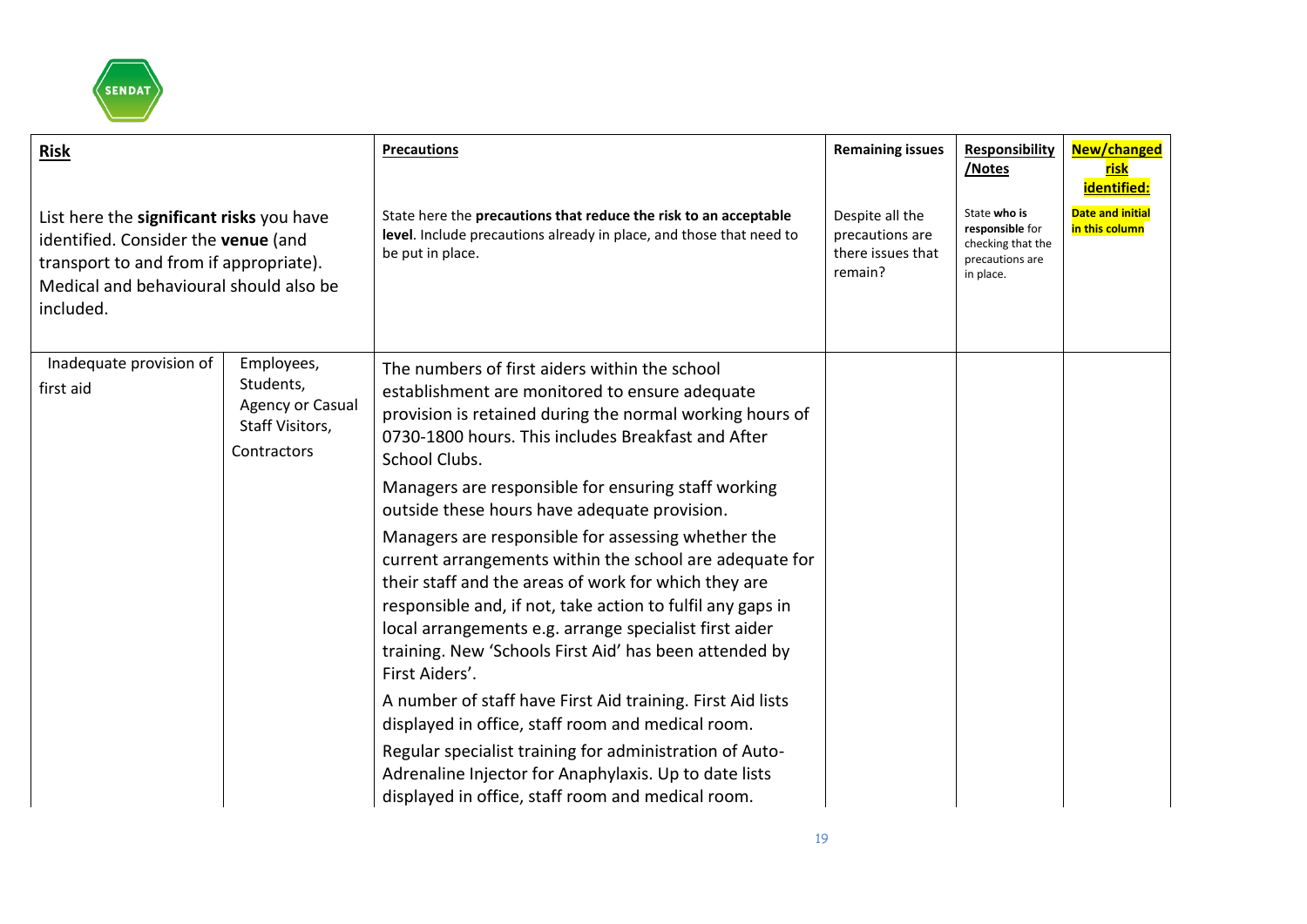

| <b>Risk</b>                                                           |                                                                         | <b>Precautions</b>                                                                                                                                                                                                                                                 | <b>Remaining issues</b> | Responsibility<br>/Notes | New/changed<br><u>risk</u><br>identified: |
|-----------------------------------------------------------------------|-------------------------------------------------------------------------|--------------------------------------------------------------------------------------------------------------------------------------------------------------------------------------------------------------------------------------------------------------------|-------------------------|--------------------------|-------------------------------------------|
| Unaware of how to<br>summon first aid<br>provision or an<br>ambulance | Employees,<br><b>Agency or Casual</b><br>Staff Visitors,<br>Contractors | Managers are responsible for ensuring any new staff are<br>made aware of first aid arrangements by performing an<br>induction which includes this. Adequate information<br>must also be provided to contractors and visitors for<br>whom managers are responsible. |                         |                          |                                           |
|                                                                       |                                                                         | Managers are responsible for a list of first aiders to be<br>prominently displayed in each work area. Office, staff<br>room and medical room. Employees' Responsibilities:                                                                                         |                         |                          |                                           |
|                                                                       |                                                                         | In the event of someone being injured, if it is<br>0<br>considered serious and that an ambulance is required,<br>you must ring for an ambulance using the procedure laid<br>out below.                                                                             |                         |                          |                                           |
|                                                                       |                                                                         | Locate the nearest qualified first aider (from hard<br>o<br>copy lists on notice boards). If they are unavailable,<br>select the next nearest first aider accordingly.                                                                                             |                         |                          |                                           |
|                                                                       |                                                                         | Give the location and symptoms if known to the<br>0<br>first aider.                                                                                                                                                                                                |                         |                          |                                           |
|                                                                       |                                                                         | Keep the casualty warm, comfortable and above<br>0<br>all as still as possible.                                                                                                                                                                                    |                         |                          |                                           |
|                                                                       |                                                                         | o On arrival, the first aider will take control and issue<br>instructions accordingly.                                                                                                                                                                             |                         |                          |                                           |
|                                                                       |                                                                         | Ambulance Procedure:                                                                                                                                                                                                                                               |                         |                          |                                           |
|                                                                       |                                                                         | Dial 999 ask for ambulance service, give brief<br>0<br>details of type of casualty and ask for the ambulance to<br>attend main entrance. o Ensure reception/office staff are<br>aware advising them that an ambulance has been called                              |                         |                          |                                           |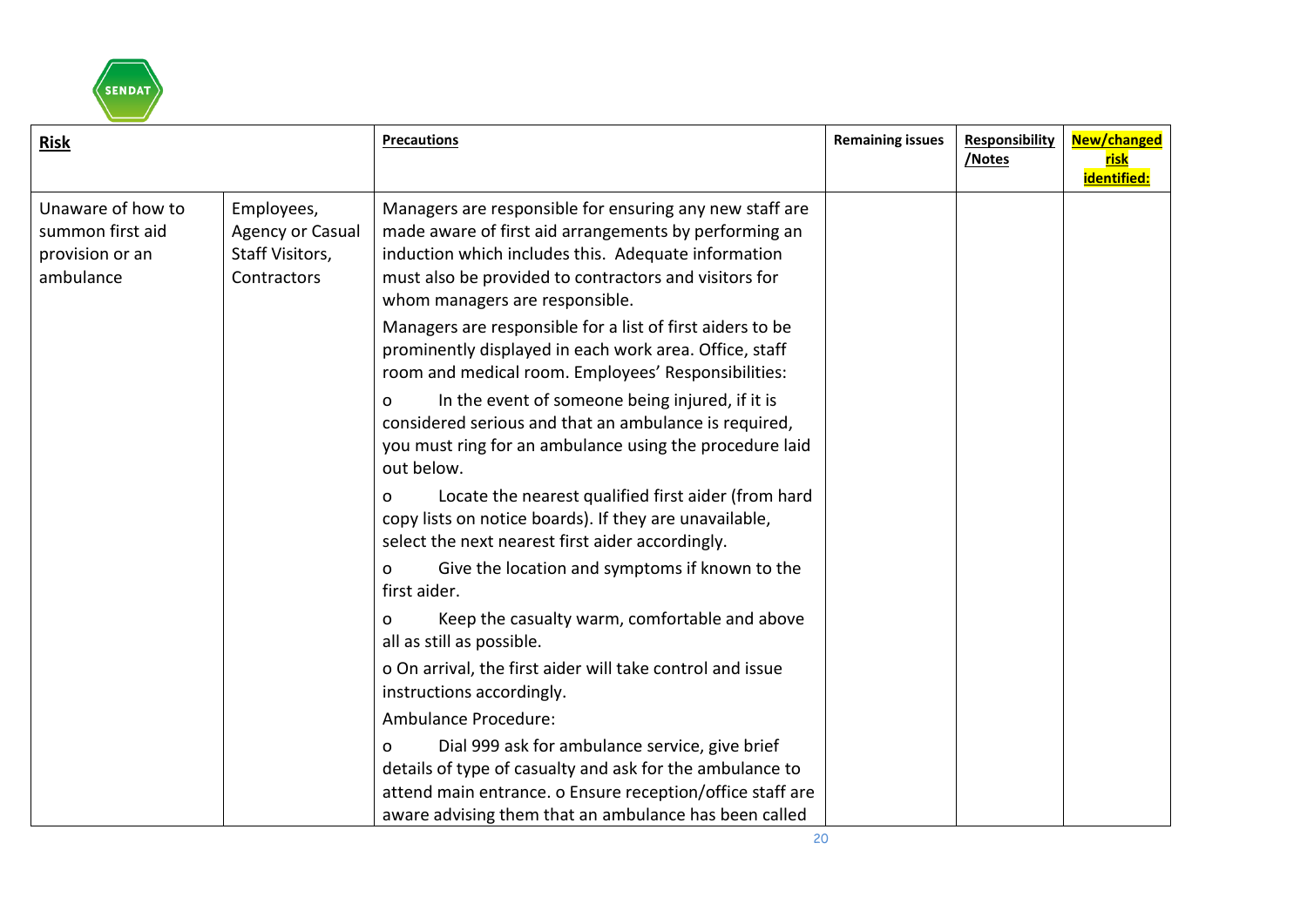

| <b>Risk</b>                         |                                                                         | <b>Precautions</b>                                                                                                                                                                                                                                                                                                                                                                                                                                                                                                                                                                                                                                                                                                                                                                                                                                                                                                                                                                                                                                                                                                                                                                                                                                                                                                                                                                                                     | <b>Remaining issues</b> | <b>Responsibility</b><br>/Notes | New/changed<br><u>risk</u><br>identified: |
|-------------------------------------|-------------------------------------------------------------------------|------------------------------------------------------------------------------------------------------------------------------------------------------------------------------------------------------------------------------------------------------------------------------------------------------------------------------------------------------------------------------------------------------------------------------------------------------------------------------------------------------------------------------------------------------------------------------------------------------------------------------------------------------------------------------------------------------------------------------------------------------------------------------------------------------------------------------------------------------------------------------------------------------------------------------------------------------------------------------------------------------------------------------------------------------------------------------------------------------------------------------------------------------------------------------------------------------------------------------------------------------------------------------------------------------------------------------------------------------------------------------------------------------------------------|-------------------------|---------------------------------|-------------------------------------------|
| Insufficient first aid<br>supplies  | Employees,<br><b>Agency or Casual</b><br>Staff Visitors,<br>Contractors | to an incident in the school. Arrange for someone to<br>meet the ambulance at the main reception and escort<br>the ambulance crew to the location of the incident.<br>Student specific protocols are in place for<br>0<br>Anaphylaxis. Copies of this protocol are kept with<br>Student's medication in medical room, class room and<br>there is a folder in office. Should an ambulance need to<br>be called for one of these children with a protocol, very<br>specific information on the protocol is to hand.<br>Managers are responsible for providing first aiders with an<br>appropriately stocked kit to enable them to undertake their<br>role.<br>The supplies must be suitable to deal with the type of injuries<br>likely to be received within that area. The H&S web site<br>provides advice and guidance on this subject.<br>First Aiders are responsible for keeping check on the stock<br>levels and expiry dates on supplies within their own kits and<br>for requesting any replenishment via their line manager or<br>local ordering procedure. The<br>First aid kits are to be stocked with the contents of a<br>protection kit as standard e.g. gloves & resusciade, to reduce<br>the risk of transfer of contaminated bodily fluids.<br>In addition, first aid supplies are available at controlled points<br>within the school establishment e.g. o Office o Morris Building<br>o Medical Room |                         |                                 |                                           |
| Trips, falls & Bumps to<br>the head | Students, Staff,<br>volunteers,<br>contractors                          | All injured students to see a First Aider.<br>Students to receive First Aid treatment & Cold Compress<br>as required.                                                                                                                                                                                                                                                                                                                                                                                                                                                                                                                                                                                                                                                                                                                                                                                                                                                                                                                                                                                                                                                                                                                                                                                                                                                                                                  |                         |                                 |                                           |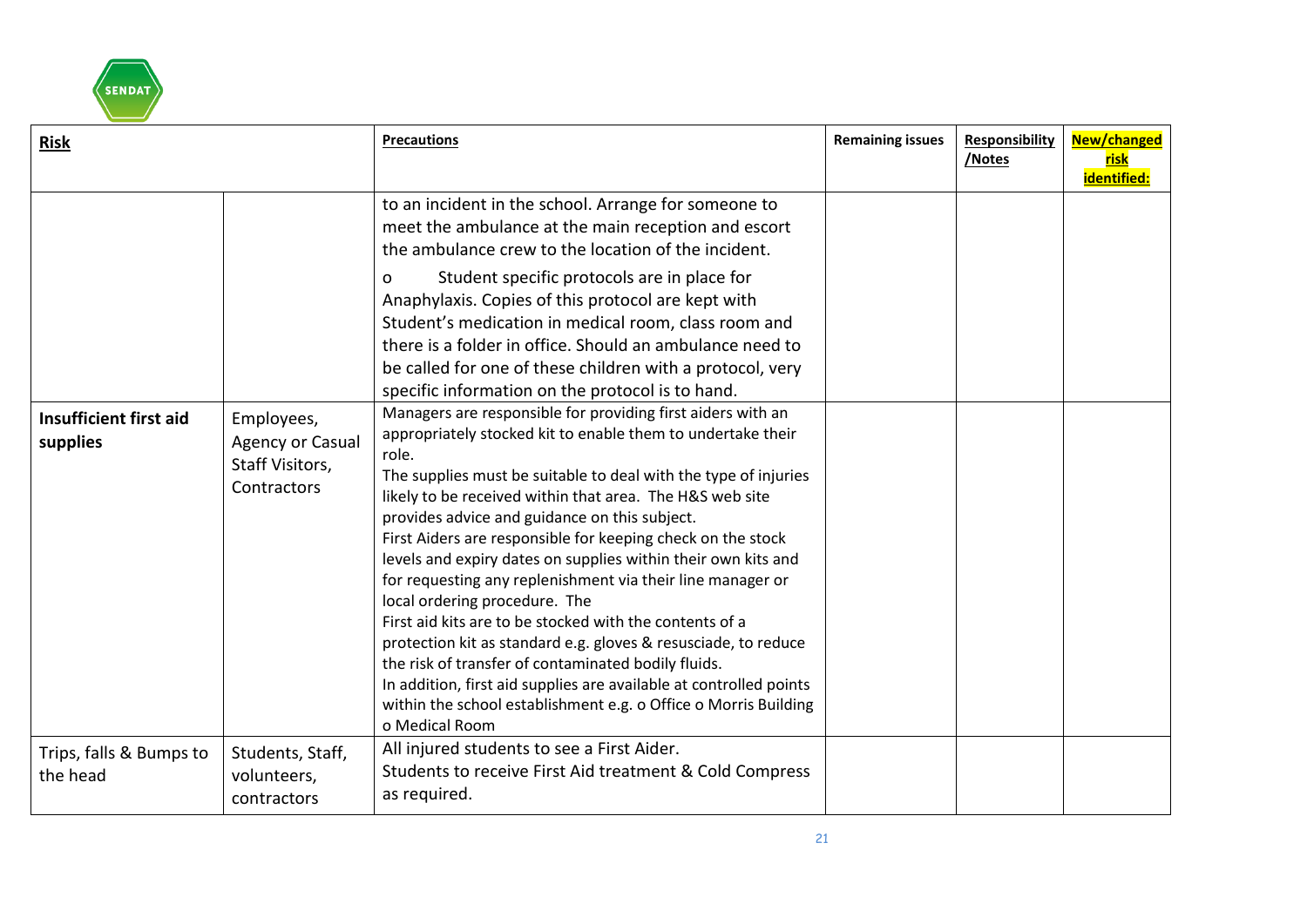

| <b>Risk</b> |                                                                                                                                                   | <b>Precautions</b>                                                                             |                                                                                                                                                                                                                                                                                                                                                                                                                                                                                                                                                                                                                                                                                                        | <b>Remaining issues</b> | <b>Responsibility</b><br>/Notes | New/changed<br><u>risk</u><br>identified: |
|-------------|---------------------------------------------------------------------------------------------------------------------------------------------------|------------------------------------------------------------------------------------------------|--------------------------------------------------------------------------------------------------------------------------------------------------------------------------------------------------------------------------------------------------------------------------------------------------------------------------------------------------------------------------------------------------------------------------------------------------------------------------------------------------------------------------------------------------------------------------------------------------------------------------------------------------------------------------------------------------------|-------------------------|---------------------------------|-------------------------------------------|
|             |                                                                                                                                                   | recorded on medical tracker<br>book.<br>informed.<br>conditions.<br>emergency contact details. | ALL students to receive a 'Bump to the Head'<br>letter/message from Medical Any bumps to heads are<br>Letters, texts or phone calls are currently used if child<br>has nose bleed or takes their inhaler at school.<br>Minor accidents to be recorded in the Minor First Aid<br>Serious accidents e.g. broken bones, stitches to be<br>recorded on medicaltracker, Headteacher MUST be<br>Phone calls to parents/carers as required.<br>If in doubt, check injuries with Head Teacher / Head of<br>school or other management I their absence.<br>Parents/Carers to inform school of any medical<br>Parents/Carers to inform school of up-to-date<br>Injured children are not to be left unsupervised. |                         |                                 |                                           |
|             | Review: Record here any additional<br>safety issues that arise during the<br>activity and any safety concerns<br>raised by staff or participants. |                                                                                                |                                                                                                                                                                                                                                                                                                                                                                                                                                                                                                                                                                                                                                                                                                        |                         |                                 |                                           |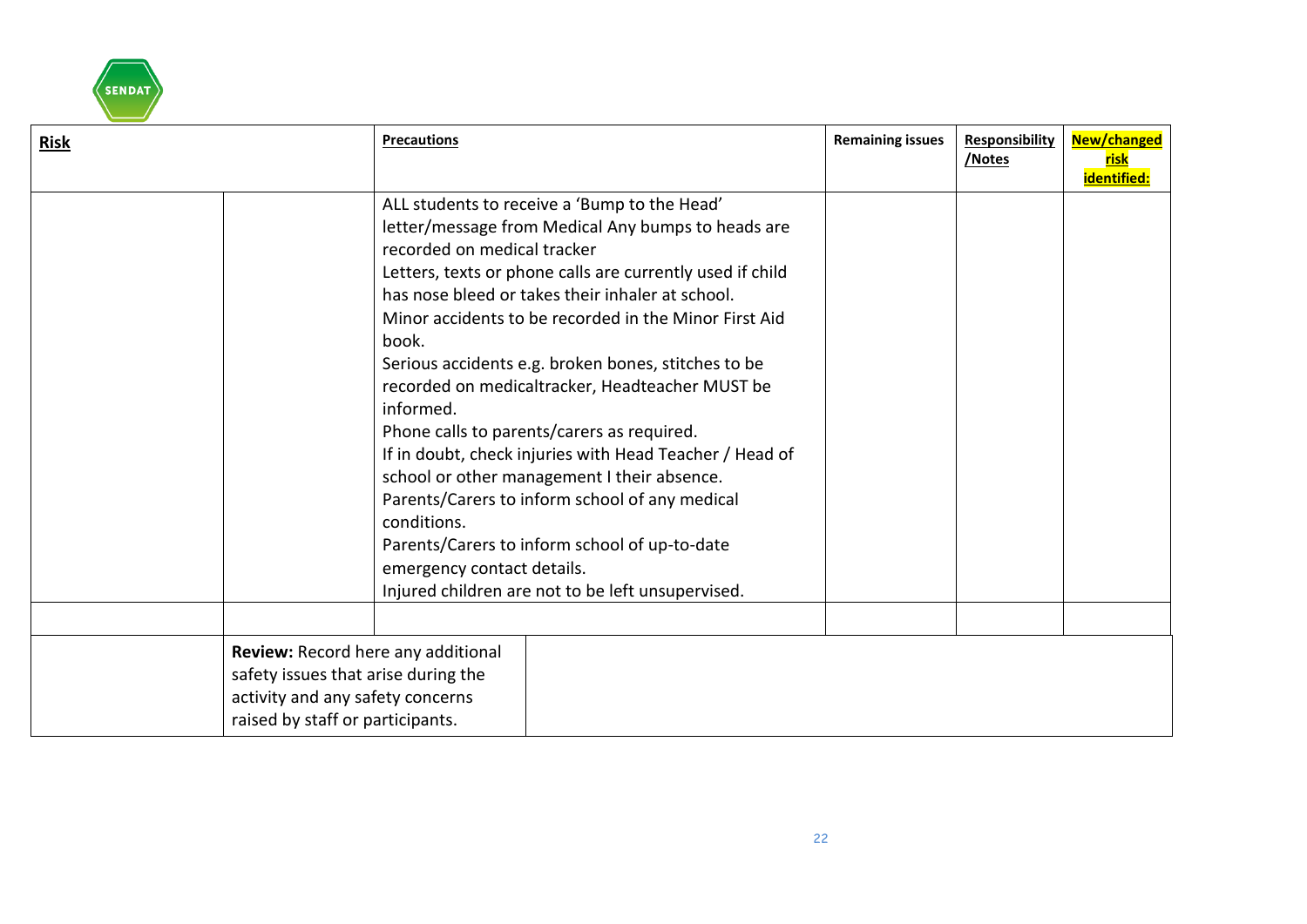

# <span id="page-22-0"></span>**26 Appendix E Controlled drugs**

Controlled drugs (CDs) are prescribed medicines that are usually used to treat severe pain, induce anaesthesia or treat drug dependence and they have additional safety precautions and requirements. Some are also used in other situations, for example, methylphenidate (Ritalin™) is used in the treatment of attention deficit hyperactivity disorder (ADHD).

Some people abuse CDs by taking them when there is no clinical reason to do so.

There are legal requirements for the storage, administration, records and disposal of CDs. These are set out in the Misuse of Drugs Act Regulations 2001 (as amended). Since there has been a high profile given to managing CDs since the Shipman Inquiry published the fourth report in 2004.

All social care services are recommended to have special arrangements for CDs even though the law does not currently require it.

- Examples of CDs are morphine, fentanyl and methylphenidate
- Secure storage is required when a care home looks after CDs and keeps them centrally.
- CD's should be held separately from other medication, in a locked cabinet within a locked medications cabinet.
- Key security is an important part of medicines security therefore only authorised members of staff should have access to them.
- The keys for the medicine area or cupboard should not be part of the master Key system. SENDAT schools keeps it's keys to the medical cabinet in the key safe in the medical room.
- CD records are completed in medical tracker.
- 

•

## **Administration of controlled drugs**

Controlled drugs are administered in the same way that other medicine is given except that the drugs are kept separately from other medication and that the administration of the medication is witnessed by another appropriately trained member of staff.

## **Records for controlled drugs**

A separate record is kept of the receipt, administration and disposal of CDs.

- Administration should be recorded in the CD record book.
- These records must be kept in a bound book with numbered pages
- There should be a separate page for each CD for each person
- Include the balance remaining for each product. This should be checked against the amount in the pack or bottle at each administration and also on a regular basis, e.g. monthly.

## **Disposal of controlled drugs**

Special arrangements apply to the disposal of CDs in care homes registered to provide nursing care in England & Wales:

•

• CDs should be returned to the pharmacist or dispensing doctor who supplied them at the earliest opportunity for safe denaturing and disposal. When CDs are returned for disposal, a record of the return should be made in the CD record book.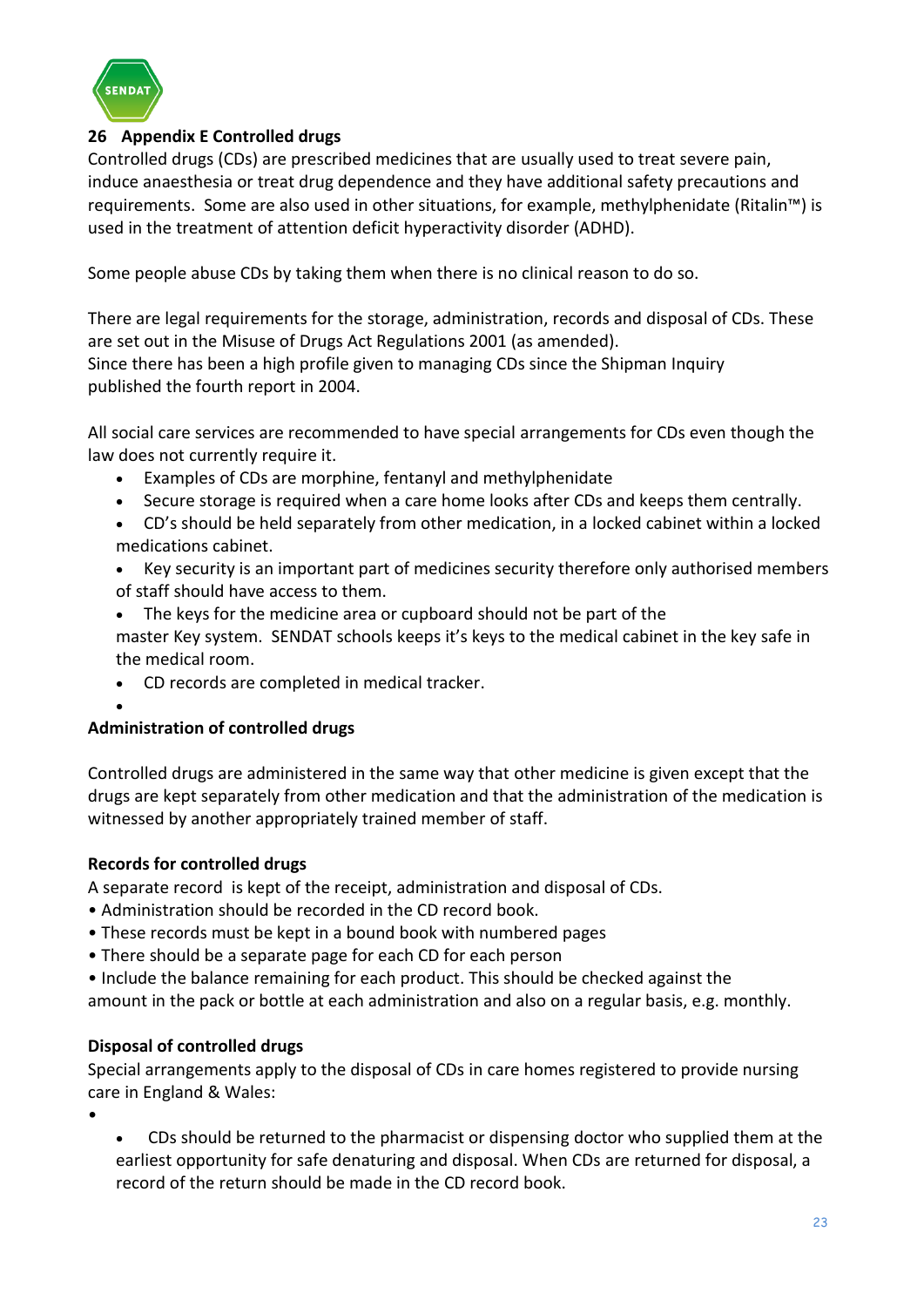

SENDAT will obtain a signature for receipt from the pharmacist or dispensing doctor.

# **Handling non-prescribed controlled drugs and their disposal**

Sometimes students bring illicit substances into Schools. Schools will take advice from local police and if necessary the Serious and Organised Crime Agency concerning appropriate procedures for dealing with this.

# **Further information about controlled drugs**

Further information about CDs can be found in:

- Guidance produced by the CSCI: Safe management of CDs in care homes
- www.csci.org.uk/professional

• A guide to good practice in the management of controlled drugs in primary care (England). Second edition Feb 2007 from the National Prescribing Centre (NPC)

www.npc.co.uk/controlled\_drugs/CDGuide\_2ndedition\_February\_2007.pdf

• Guidance produced by RPSGB: Changes in the management of controlled drugs affecting pharmacists www.rpsgb.org/pdfs/cdmanagechguid.pdf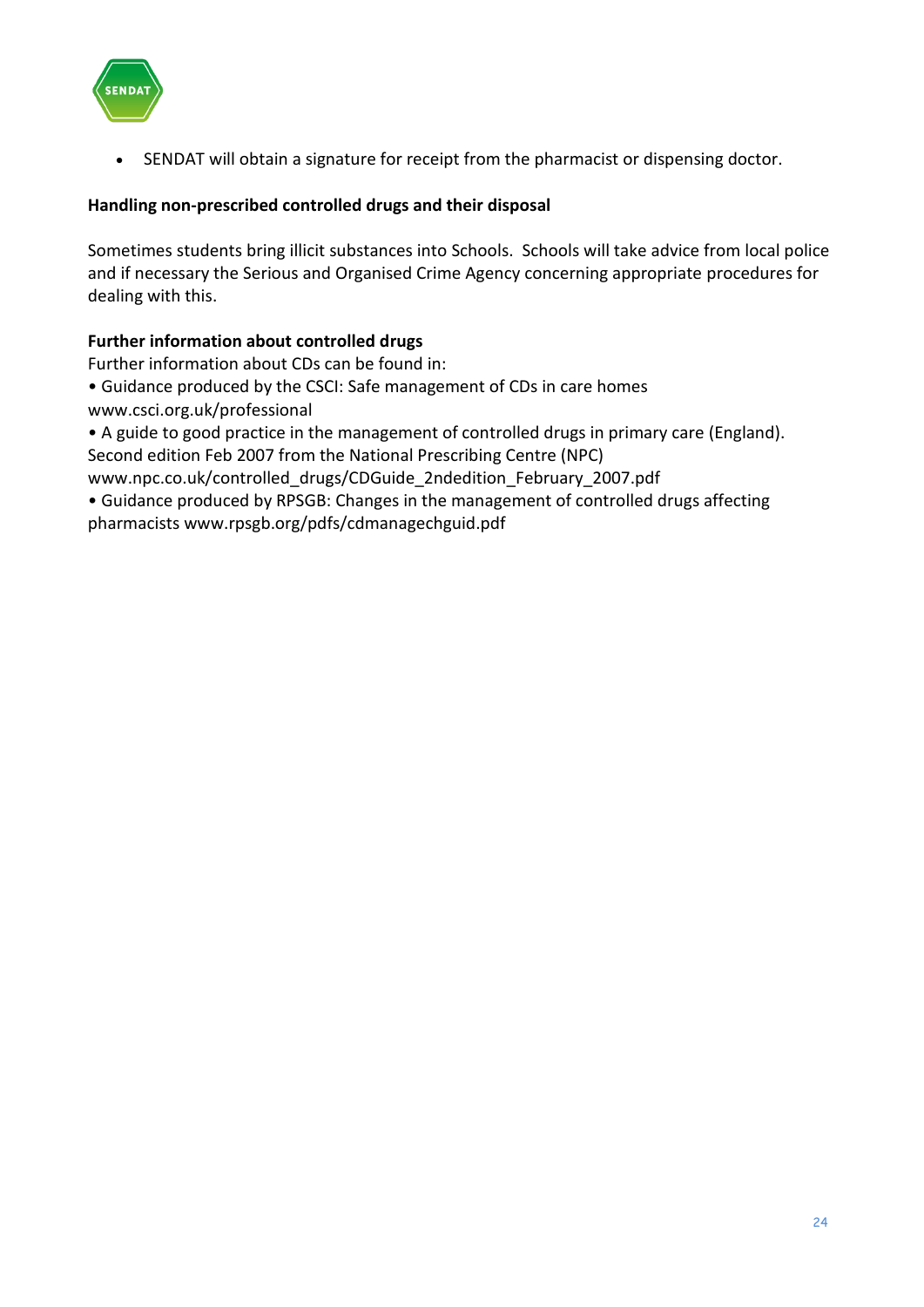

<span id="page-24-0"></span>**27 Appendix F Safe use of sharps policy** This policy should be read alongside the Statement of Intent

# **1. Purpose and scope of policy**

This policy aims to ensure that SENDAT Schools meet their legal obligations under the relevant health and safety legislation, including the Management of Health and Safety at Work Regulations 1999 and the Control of Substances Hazardous to Health Regulations (COSHH) 2002.

# **2. Legislative framework**

Under health and safety legislation employers have a duty to ensure that tasks and activities that involve potential exposure to blood-born viruses in the workplace are properly risk assessed and to take action to minimise the risk to staff, children and young people, and others using the premises. Whilst the ultimate responsibility for health and safety rests with the Governors, all managers have a responsibility to ensure a safe working environment.

It is every manager's responsibility to ensure that all staff who may be exposed to blood or body fluids have the appropriate training in the safe use and disposal of 'sharps' and are aware of any safety devices which are available for their use.

Staff are reminded of their individual obligations under health and safety legislation to safeguard the health and safety of themselves, as well as others, while at work. This means attending relevant training, using recommended procedures identified by risk assessment, making proper use of equipment provided for their safety and reporting any concerns about safety to their manager.

# **3. Role of relevant parties**

SENDAT governance is responsible for ensuring that risk assessments for blood and body fluid have been carried out and appropriate control measures are in place. They should be aware of the procedure to follow after an occupational exposure incident and should ensure that each incident is properly reported and followed up, in order to prevent further incidents.

Employees should ensure that they safeguard the health and safety of themselves and others.

# **4. Risks**

The highest risk of transmission of blood-borne viruses from one person to another is via percutaneous exposure, i.e. skin puncture by a needle, blade, sharp or body fluid. There is also a risk of transmission of blood-borne viruses from mucocutaneous exposure i.e. slash to the eyes or mouth or over broken skin with blood or body fluid.

# **5. Protecting against blood-borne viruses**

• Hepatitis B immunisation Hepatitis B immunisation is recommended for all staff who have potential contact with blood and body fluid through their work.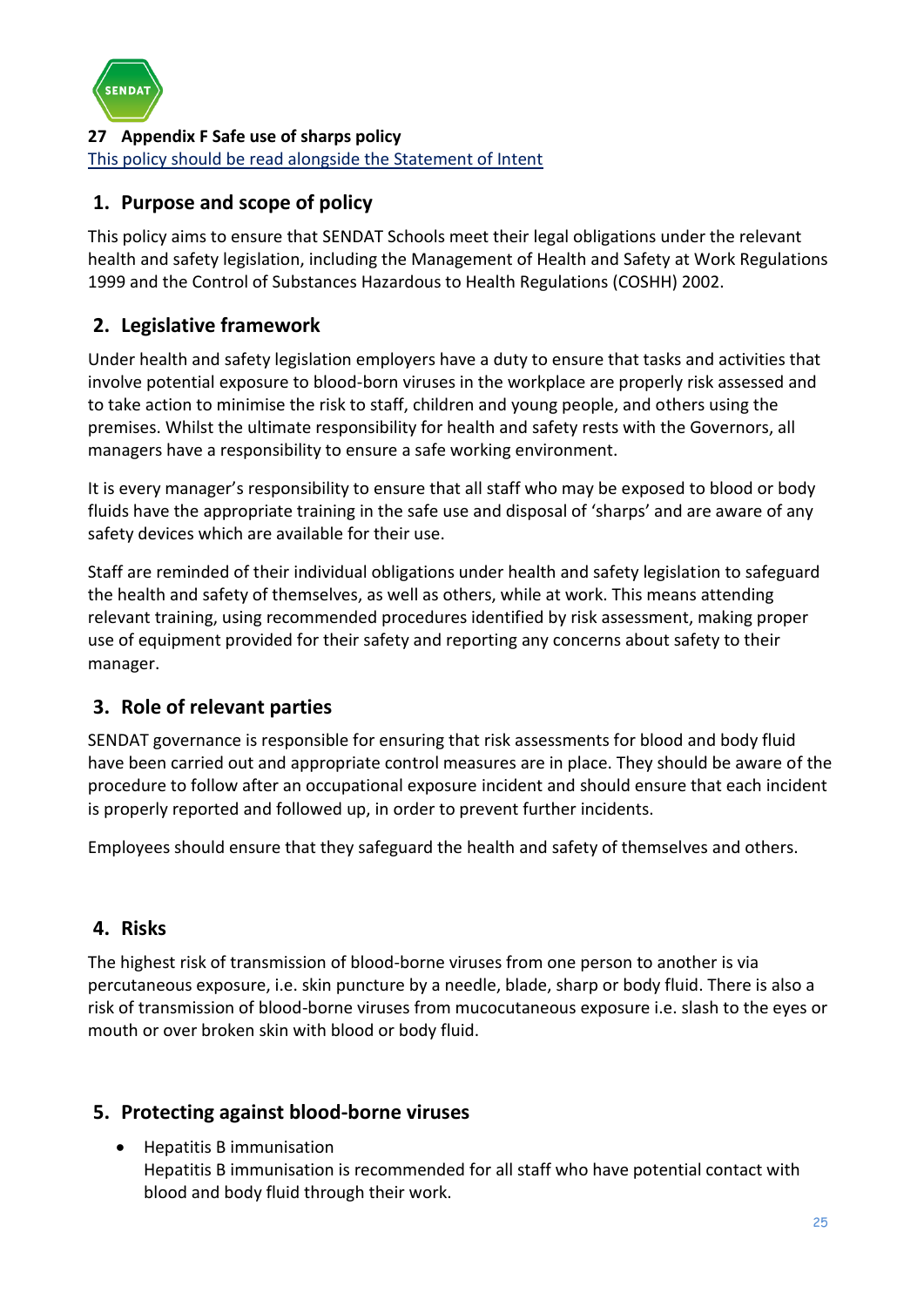

- Standard infection control precautions Standard infection control precautions should be followed at all times. All staff should follow standard precautions. Standard infection control precautions include:
- hand hygiene
- use of personal protective clothing
- the correct use and disposal of sharps

# **6. Mandatory training**

Managers should ensure that all staff are trained in standard infection control precautions when joining as new employees or when undertaking new roles, and through regular updating. This training is provided through the appropriate induction programme and annual refresher training.

# **7. Monitoring**

Incidents of accidental inoculation are recorded and reported.

# **8. Supplies**

The following equipment must be available wherever there is a risk from sharps:

- Adequate supplies for effective hand decontamination, i.e. Alcohol hand gel, liquid soap and paper towels.
- Protective clothing as required i.e. gloves, aprons, eye protection
- Suitable sharps bins. This should be stored in a clean dry area to prevent potential soiling or contamination before use.

# **Safe practice when handling blood and body fluids**

# **9. Use of gloves**

Suitable gloves must always be worn when handling blood and body fluid. Gloves cannot prevent percutaneous injury but they may reduce the risk of acquiring a blood-borne virus infection. Although punctured gloves allow blood to contaminate the hand, the wiping effect of the glove can reduce the volume of the blood to which someone's hand is exposed and also the volume inoculated in the event of a sharps injury. Single use neoprene gloves should conform to the requirements of the European Standards 455.

# **10. Safe use of sharps**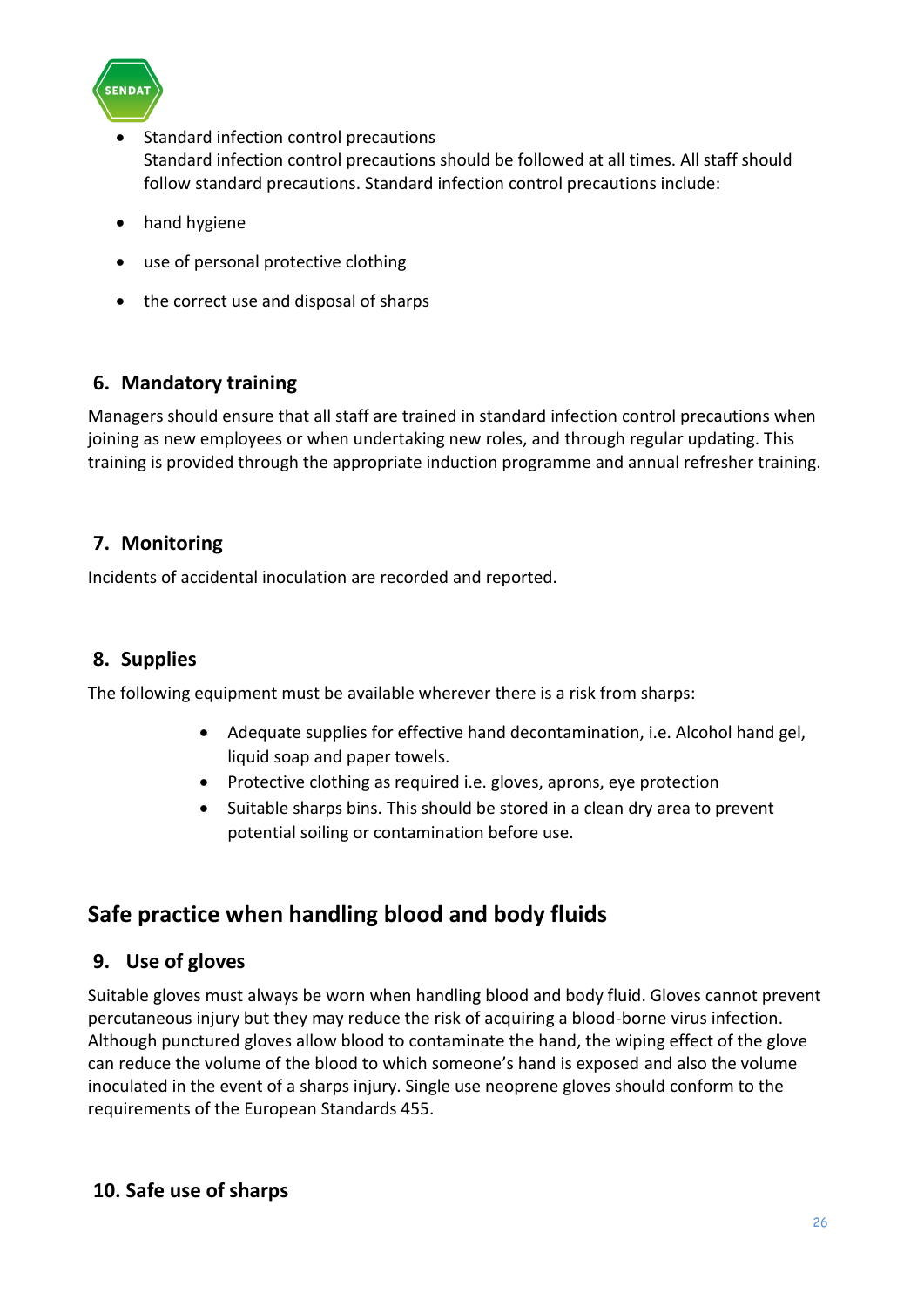

The use of sharps should be avoided where possible. Where sharps usage is essential, particular care should be exercised in handling and disposal. It is the responsibility of staff supervising the use of any device to dispose of any sharps safely. Sharps should never be left lying around.

The following principles should be adhered to:

- Open footwear should not be worn
- Devices with sharps should only be used after staff have completed any relevant training.
- Sharps should be disposed of immediately after use, at the point of use, by the person who used it or supervised its use.
- Where there are two people working together, sharps must not be passed from one person to the other. Responsibilities must be clearly defined.
- Needles should not be bent or broken before use or disposal.
- Needles should not be re-capped or re-sheathed by hand prior to disposal

# **11. Safe disposal of sharps**

- A sharps container (conforming to UN 3291 and BS 7320 standards) should be available wherever sharps are being used.
- Sharps containers should be placed at bench-top height or held in a wall bracket. They should not be placed on the floor. They must not be placed too high as staff must be able to see that the aperture is open when discarding sharps. Sharps containers must never be used for any other purpose e.g. storage.
- Used sharps must never be decanted from one container into another. If a sharps container is found to be incorrectly assembled or overfilled, the whole container should be placed inside a larger sharps container and the lid of the larger container assembled and locked.
- Sharps containers must not be filled above the 2/3 full marker line.
- When 2/3 full the container aperture must be closed and locked, and the container stored in a secure locked storage area awaiting removal by the contractor.
- Full sharps containers should be signed and dated and labelled with the site from which they originate.
- Sharps containers should be carried by the attached handle and held away from the body.
- Full sharps containers must not be placed inside yellow clinical waste bags for disposal.
- Sharps containers must be collected by a registered waste contractor and taken for incineration.

# **Prevention of mucocutaneous exposure**

For procedures that carry a risk of splashing to the eyes, protective eyewear should be worn. Eyewear should prevent splashing (including lateral splashes) without discomfort or loss of visual acuity.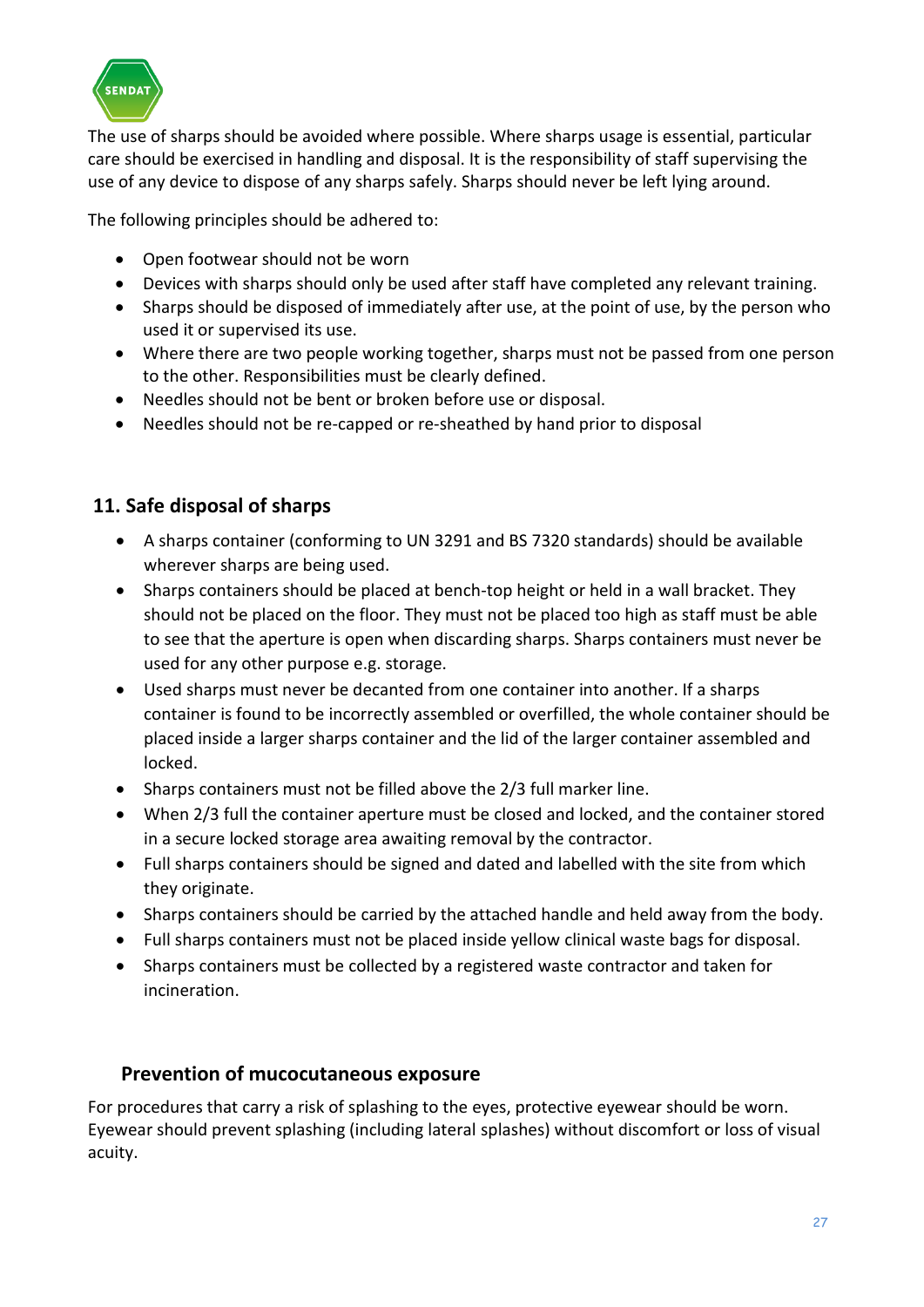

# **Learner and carer information**

An information leaflet is on the NICE website: [www.nice.org.uk](http://www.nice.org.uk/)

This includes information about:

- infection control
- hand hygiene
- protective clothing
- sharps
- prevention of infection for people who need a urinary catheter or a gastronomy tube for external feeding.

# **Policy - Epilepsy**

This policy should be read alongside the school Statement of Intent.

This policy has been written in line with information provided by Epilepsy Action, Central and Local government, the School Nursing Team, Governing Body, learners and parents.

SENDAT recognises that epilepsy is a common condition affecting children and welcomes all children with epilepsy to the school.

SENDAT supports learners with epilepsy in all aspects of school life and encourages them to achieve their full potential. All relevant staff and supply staff will receive training.

## **28 What to do when a child with epilepsy joins a SENDAT school**

When a child with epilepsy joins a SENDAT School, or a current learner is diagnosed with the condition, a Health Care Plan is produced by the school and an Emergency Medication Protocol, if required, is produced by the School Nursing Team.

When it is appropriate, epilepsy is covered in PHSE or Citizenship lessons. Learners in the same class as someone with epilepsy will be introduced to epilepsy in a way that they will understand. This will ensure the learner's classmates are not frightened if they have a seizure in class.

## **29 Medicines**

• Health Care Plans

Health Care Plans should be drawn up in consultation with the parents, the learner where appropriate and the appropriate medical/nursing practitioners.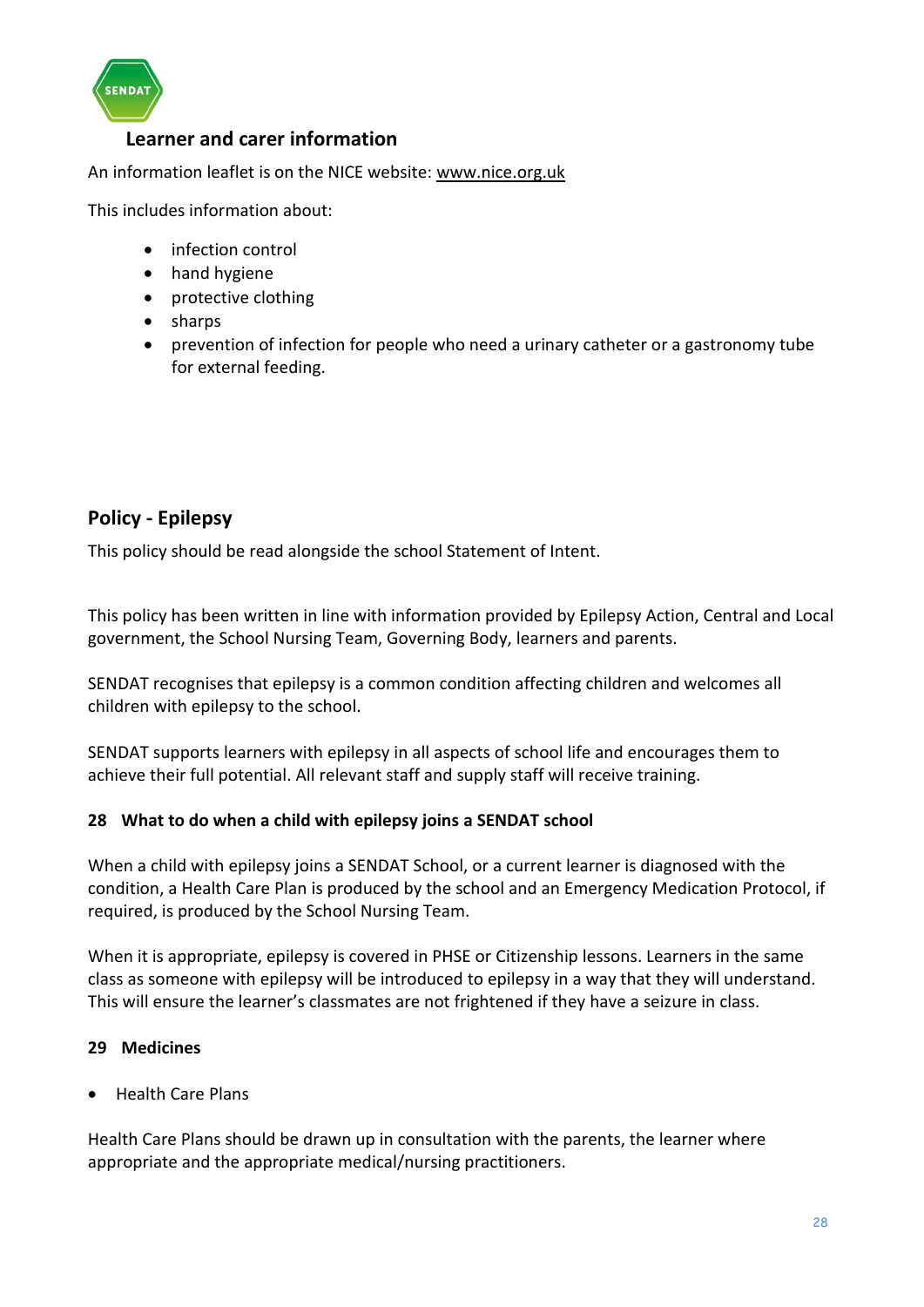

# **Emergency Medication Protocols**

Emergency Medication Protocols are produced by the School Nursing Team. Emergency medicine will be stored at a suitable location within the school and all trained staff will be made aware of this.

• Emergency Medication Record

This is used in conjunction with the Emergency Medication Protocol to record every time the emergency medication is given. The Emergency Medication Record sheet includes the name of the medicine used and a section about how to administer it.

# **30 First aid**

First aid for the learner's seizure type will be included on their individual Health Care Plan and staff will receive basic training on administering first aid. The following procedure gives basic first aid:

- 1. Stay calm and reassure.
- 2. If convulsing, try to put something soft under their head.
- 3. Protect them from injury (move harmful objects/furniture from nearby if possible).
- 4. NEVER try to put anything in their mouth or between their teeth.
- 5. Try to time how long the seizure lasts. If it lasts longer than usual or continues for more than five minutes, follow the Emergency Medication Protocol.
- 6. When the seizure is over, place in the recovery position, stay with them and continue to reassure them.
- 7. Do not give them food or drink until they have fully recovered from the seizure.

Sometimes incontinence will occur during a seizure. If this happens, try to put a blanket around them when the seizure is finished to avoid potential embarrassment.

**31** The above epilepsy policy applies equally within the school and at any outdoor activities organised by the school. This includes activities taking place on the school premises, and residential stays. Any concerns held by the student, parent or member of staff will be addressed at a meeting prior to the activity or stay taking place.

Ref: Epilepsy Action – Epilepsy policy for schools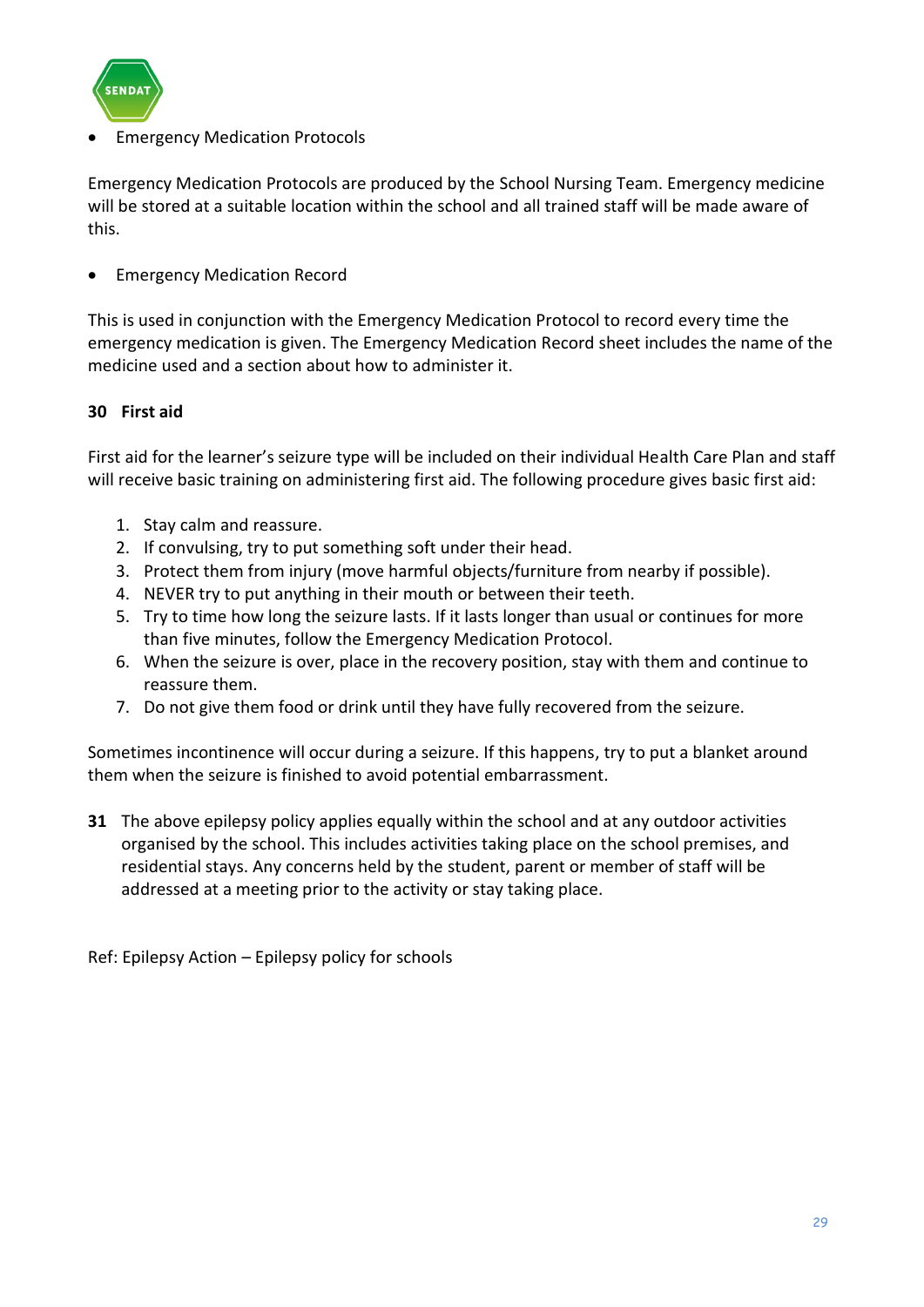

# <span id="page-29-0"></span>**32 AED guide for schools**

DFE guidance

[https://assets.publishing.service.gov.uk/government/uploads/system/uploads/attachment\\_data/f](https://assets.publishing.service.gov.uk/government/uploads/system/uploads/attachment_data/file/843393/AED_guide_for_schools_Sept2019_v2_accessible.pdf) [ile/843393/AED\\_guide\\_for\\_schools\\_Sept2019\\_v2\\_accessible.pdf](https://assets.publishing.service.gov.uk/government/uploads/system/uploads/attachment_data/file/843393/AED_guide_for_schools_Sept2019_v2_accessible.pdf)

Where Schools in SENDAT have an AED it is stored in the main school office. It is checked monthly as part of the first aid checks for battery warning

# **Training**

AEDs, as work equipment, are covered by the *Provision and Use of Work Equipment Regulations 1998*  (*PUWER*), and as such this places duties on employers in respect of employee training and the provision of information and instructions in the use of such equipment. However, AEDs are designed to be used by someone without any specific training and by following step-by-step instructions on the AED at the time of use. It should therefore be sufficient for schools to circulate the manufacturer's instructions to all staff and to provide a short general awareness briefing session in order to meet their statutory obligations. Schools may want to use this opportunity to raise awareness of the AED in school and to promote its use should the need arise. Training will also be included in First Aid Training Sessions

The awareness briefing may also be incorporated into any wider training on CPR and the chain of survival.